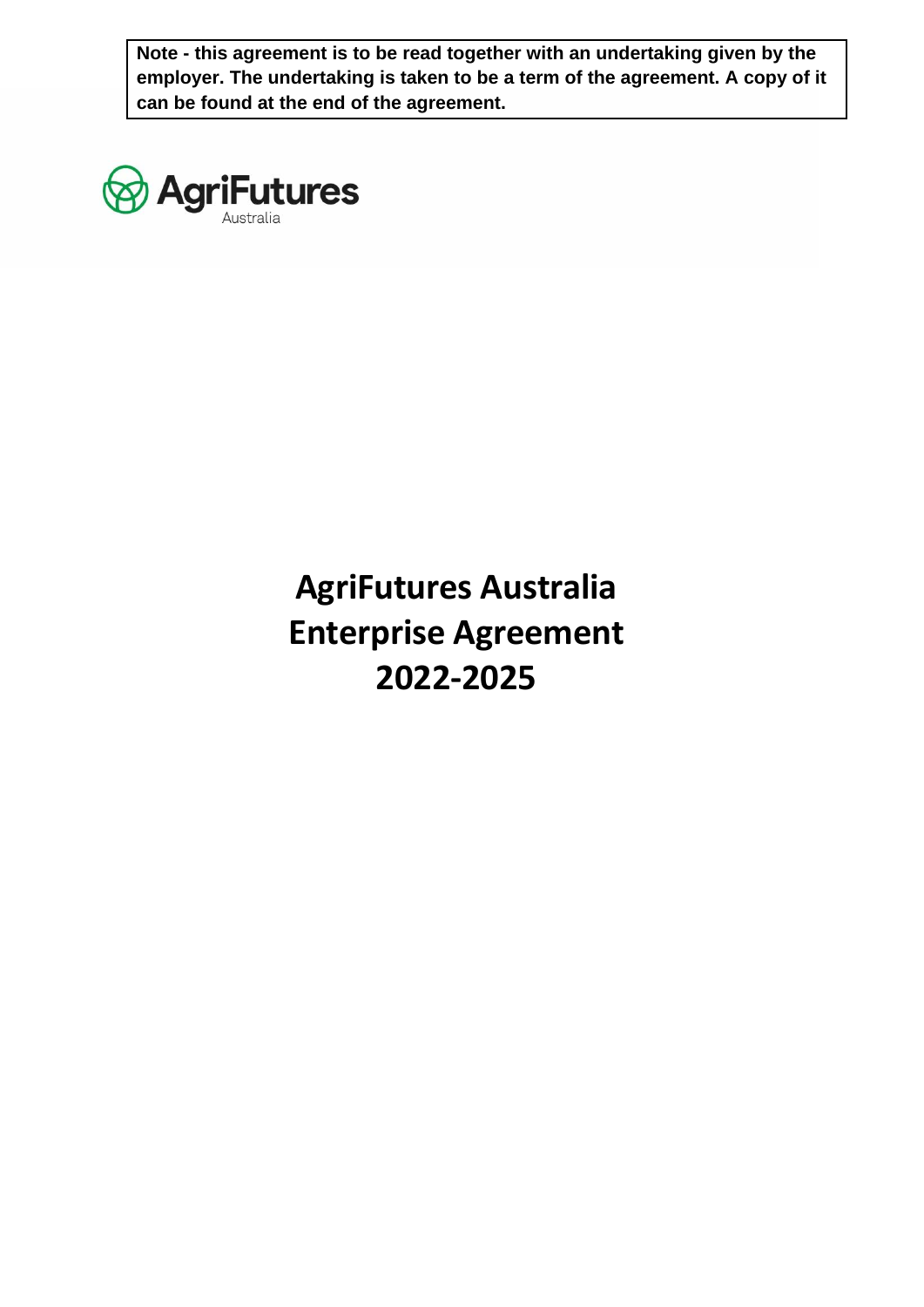# **Table of Contents**

| 1  |  |
|----|--|
| 2  |  |
| 3  |  |
|    |  |
| 4  |  |
| 5  |  |
| 6  |  |
| 7  |  |
| 8  |  |
| 9  |  |
| 10 |  |
| 11 |  |
| 12 |  |
| 13 |  |
| 14 |  |
|    |  |
| 15 |  |
| 16 |  |
| 17 |  |
| 18 |  |
| 19 |  |
| 20 |  |
| 21 |  |
| 22 |  |
| 23 |  |
| 24 |  |
|    |  |
| 25 |  |
| 26 |  |
| 27 |  |
| 28 |  |
| 29 |  |
| 30 |  |
| 31 |  |
| 32 |  |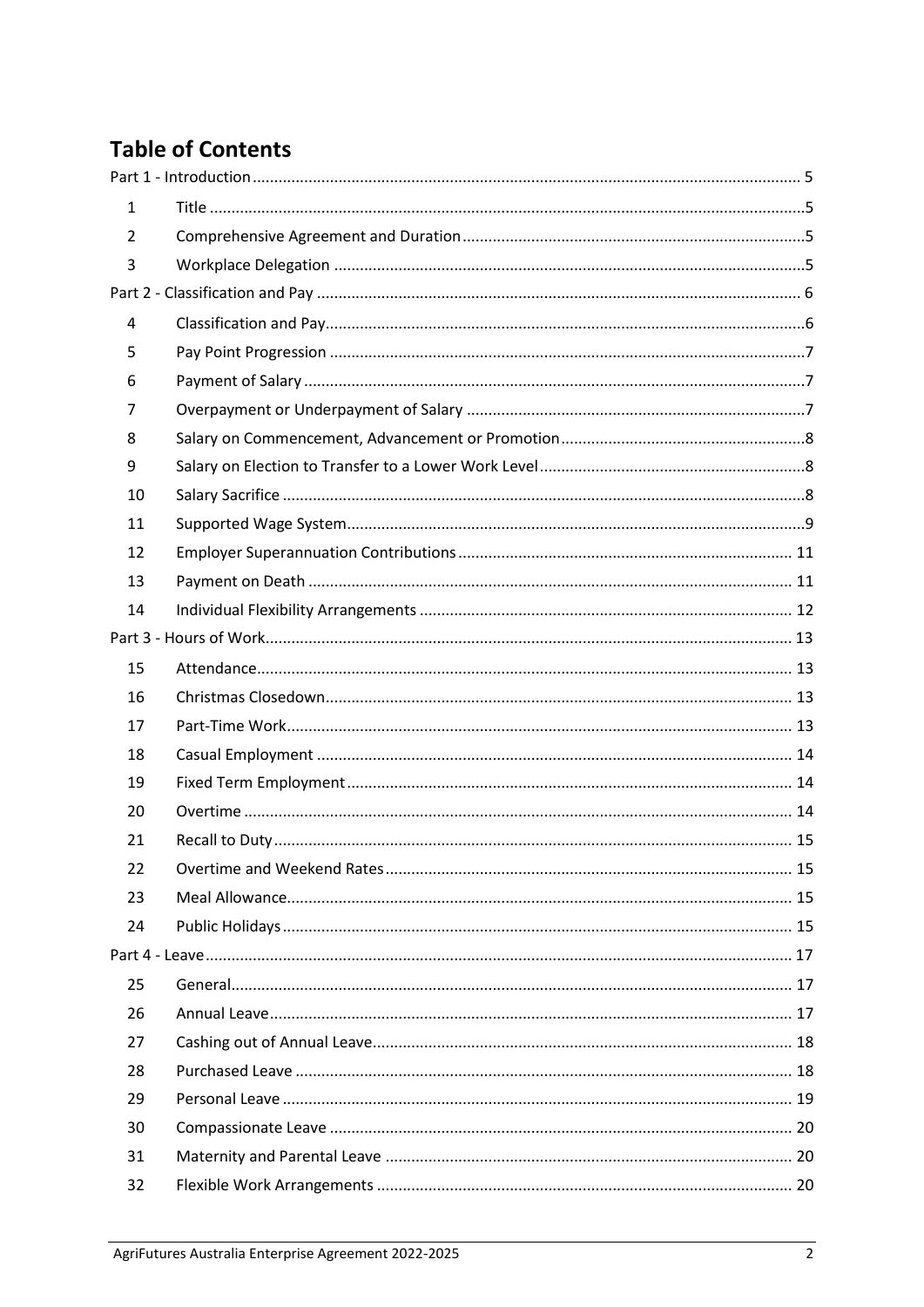| 33 |  |
|----|--|
| 34 |  |
| 35 |  |
| 36 |  |
| 37 |  |
| 38 |  |
| 39 |  |
|    |  |
| 40 |  |
| 41 |  |
| 42 |  |
| 43 |  |
| 44 |  |
| 45 |  |
| 46 |  |
|    |  |
| 47 |  |
| 48 |  |
|    |  |
| 49 |  |
| 50 |  |
| 51 |  |
| 52 |  |
| 53 |  |
| 54 |  |
|    |  |
| 55 |  |
| 56 |  |
| 57 |  |
| 58 |  |
| 59 |  |
| 60 |  |
|    |  |
| 61 |  |
| 62 |  |
| 63 |  |
| 64 |  |
| 65 |  |
| 66 |  |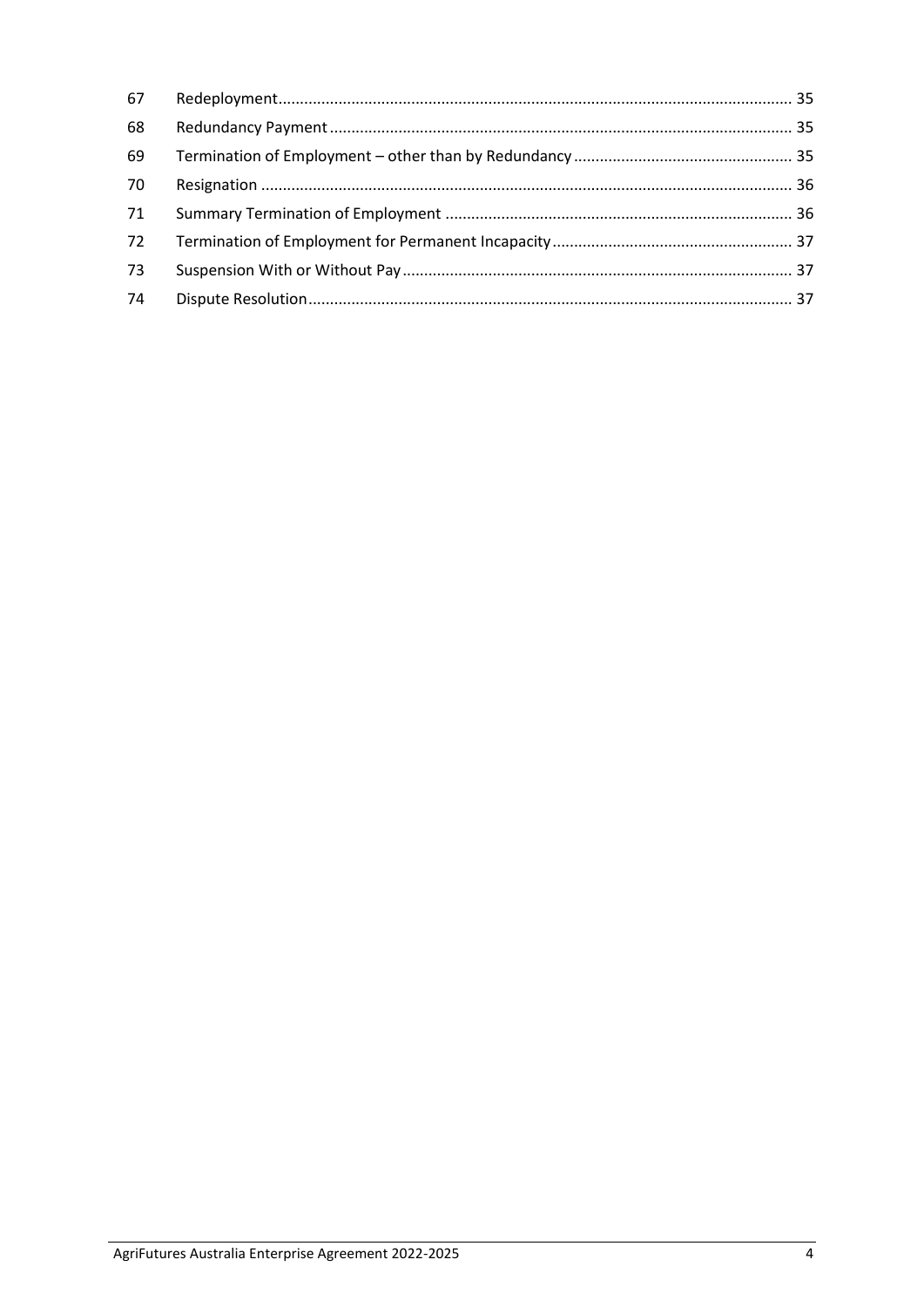# <span id="page-4-0"></span>**Part 1 - Introduction**

#### <span id="page-4-1"></span>**1 Title**

- 1.1 This Agreement made under section 172 of the *Fair Work Act 2009* shall be known as the AgriFutures Australia Enterprise Agreement 2022-2025.
- 1.2 This Agreement covers:
	- a. AgriFutures Australia (AgriFutures), on behalf of the Commonwealth;
	- b. All employees of AgriFutures other than those employees employed at the executive classification; and
	- c. any other parties that the Fair Work Commission notes is covered in its decision to approve the Agreement.
- 1.3 This Agreement will be read and interpreted in conjunction with the National Employment Standards (NES). Where there is inconsistency between this agreement and the NES, and the NES provides greater benefit, the NES provision will apply to the extent of the inconsistency.

#### <span id="page-4-2"></span>**2 Comprehensive Agreement and Duration**

- 2.1 This Agreement will come into effect seven days after it is approved by Fair Work Commission and has a nominal expiry date three years from commencement.
- 2.2 While AgriFutures policies, procedures and guidelines and other administrative instruments support this Agreement, if there is any inconsistency, the express terms of this Agreement prevail. AgriFutures policies, procedures and guidelines do not form part of this agreement.

#### <span id="page-4-3"></span>**3 Workplace Delegation**

- 3.1 The Managing Director may, by instrument in writing, delegate or authorise to an AgriFutures employee, any of the Managing Director's powers or functions under this Agreement, except for this power of delegation and may do so subject to conditions.
- 3.2 A power exercisable by any employee under this Agreement may be exercised by the Managing Director.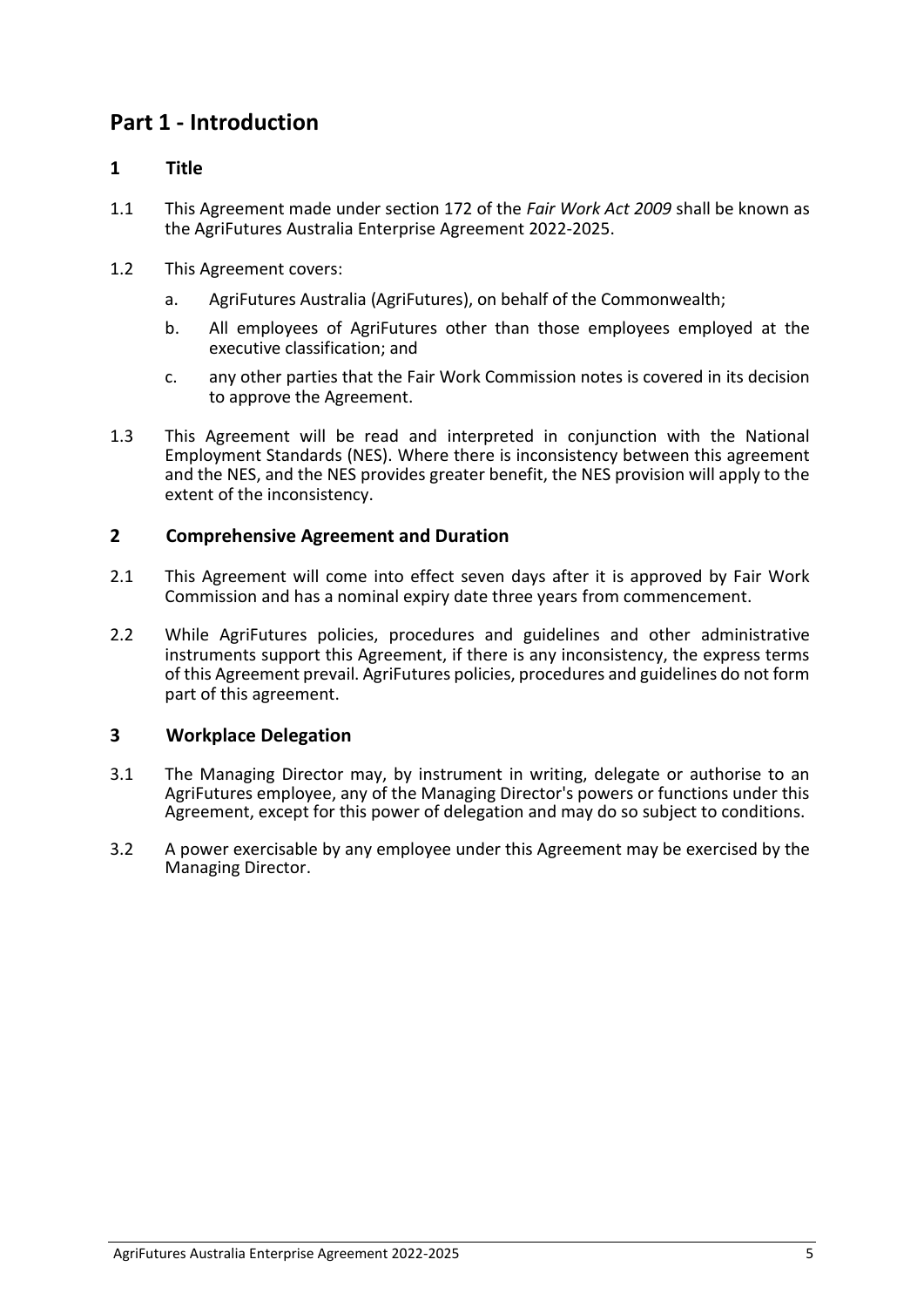# <span id="page-5-0"></span>**Part 2 - Classification and Pay**

#### <span id="page-5-1"></span>**4 Classification and Pay**

- 4.1 The salaries of eligible employees will be adjusted by the Wage Price Index (WPI), Australia – Private Sector Adjustment (from the most recently released June quarter as advised by the Australian Public Service Commission) on:
	- a. the commencement date of this agreement;
	- b. 12 months from the date of commencement; and
	- c. 24 months from the date of commencement.
- 4.2 The classifications, pay ranges and progression arrangements which apply prior to the agreement commencement are detailed below:

| Classification | Pay point      |                                | Salary rates prior to commencement |
|----------------|----------------|--------------------------------|------------------------------------|
| Grade 8        | 5              | \$                             | 153,456                            |
|                | 4              | \$                             | 148,672                            |
|                | 3              | $\overline{\xi}$               | 143,887                            |
|                | $\overline{2}$ |                                | 139,104                            |
|                | $\mathbf{1}$   | $rac{5}{5}$                    | 134,319                            |
| Grade 7        | 5              |                                | 129,841                            |
|                | 4              | $\overline{\xi}$               | 125,844                            |
|                | 3              | $\overline{\xi}$               | 121,846                            |
|                | $\overline{2}$ | $\frac{1}{5}$                  | 117,849                            |
|                | $\mathbf{1}$   | $rac{5}{5}$                    | 113,851                            |
| Grade 6        | 5              |                                | 112,201                            |
|                | 4              |                                | 108,616                            |
|                | 3              | $rac{5}{5}$                    | 105,031                            |
|                | $\overline{2}$ |                                | 101,446                            |
|                | $\overline{1}$ |                                | 97,861                             |
| Grade 5        | 5              | $rac{5}{5}$                    | 97,106                             |
|                | 4              |                                | 93,938                             |
|                | 3              | $\overline{\xi}$               | 90,767                             |
|                | $\overline{2}$ | $\frac{5}{5}$<br>$\frac{5}{5}$ | 87,597                             |
|                | $\overline{1}$ |                                | 84,429                             |
| Grade 4        | 4              |                                | 83,150                             |
|                | 3              | \$                             | 80,378                             |
|                | $\overline{2}$ | $\overline{\boldsymbol{\xi}}$  | 77,606                             |
|                | $\mathbf{1}$   | $rac{5}{5}$                    | 74,836                             |
| Grade 3        | 4              |                                | 73,555                             |
|                | 3              | \$                             | 71,210                             |
|                | $\overline{2}$ | \$                             | 68,866                             |
|                | $\overline{1}$ | $\overline{\boldsymbol{\xi}}$  | 66,520                             |
| Grade 2        | 4              | \$                             | 65,240                             |
|                | 3              | \$                             | 63,322                             |
|                | $\overline{2}$ | $rac{5}{5}$                    | 61,403                             |
|                | $\overline{1}$ |                                | 59,483                             |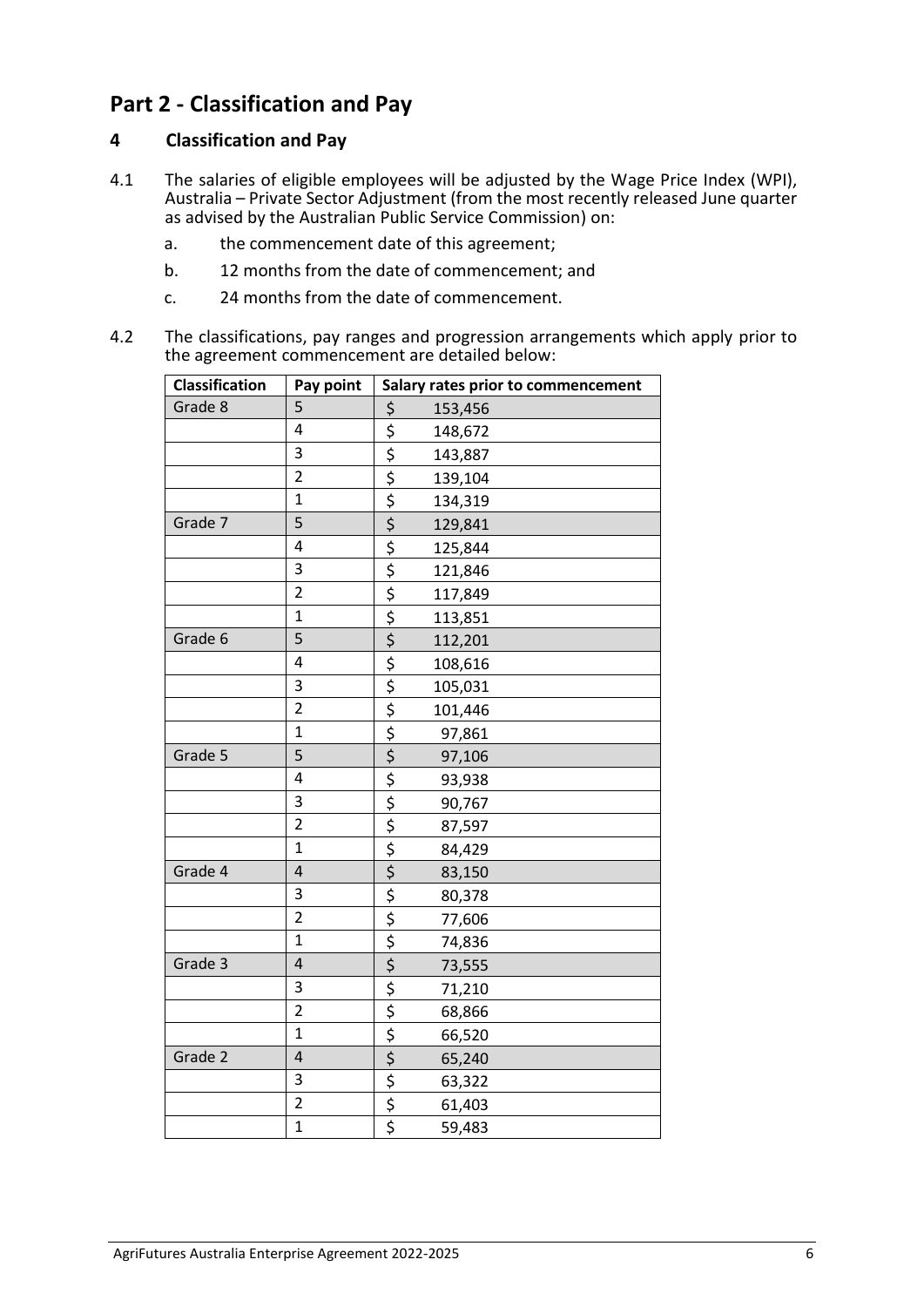#### <span id="page-6-0"></span>**5 Pay Point Progression**

- 5.1 Within each classification grade there are a number of pay points, recognising the usual expectation that employees will commence on the lowest pay point applicable to the classification grade and progress through the pay points of the grade as they demonstrate growth in the role over time.
- 5.2 Pay point progression occurs annually on the anniversary of an employee's start date at the current classification. The criteria for progression are:
	- a. at least 12 months at current pay point; and
	- b. satisfactory performance as assessed through the annual performance management process.
- 5.3 Where the annual performance review identifies unsatisfactory performance, an employee will not progress to the next pay point until a further performance assessment has been satisfactorily completed.
- 5.4 Employees should only receive one pay point progression in any 12 months' period. If, for any reason, an employee has had a pay point progression within the 12 months immediately prior to an anniversary of the employee's start date (for example by reason of a promotion), then the pay point progression due on the anniversary of the employee's start date will not take place until 12 months after the last pay point progression, unless otherwise approved by the Managing Director. The employee's next pay point progression, subject to satisfactory performance, will be on the next year's anniversary of their last pay point progression.

#### <span id="page-6-1"></span>**6 Payment of Salary**

6.1 Employees are paid fortnightly in arrears and the fortnightly rate of remuneration is based on the following formula:

> Fortnightly Salary = Annual Salary  $\overline{26}$

- 6.2 Remuneration for part-time employees is calculated on a pro rata basis, apart from those benefits of a reimbursement nature, where part-time employees will receive the same amount as full-time employees.
- 6.3 Employees have their fortnightly salary paid by electronic funds transfer into financial institution accounts of their choice. There is scope for appropriate deductions to be made at an employee's request prior to their fortnightly salary being transferred into their nominated accounts.
- 6.4 The Managing Director may approve the pre-payment of salary to an employee where special circumstances exist, e.g., where the employee is taking leave to travel overseas.
- <span id="page-6-2"></span>6.5 Employees will be provided with an electronic pay advice (printable).

#### **7 Overpayment or Underpayment of Salary**

7.1 Where AgriFutures identifies an overpayment of salary, allowances or other remuneration to an employee, the Managing Director may recover that overpayment in full. The rate of recovery of the overpayment will be by agreement where possible.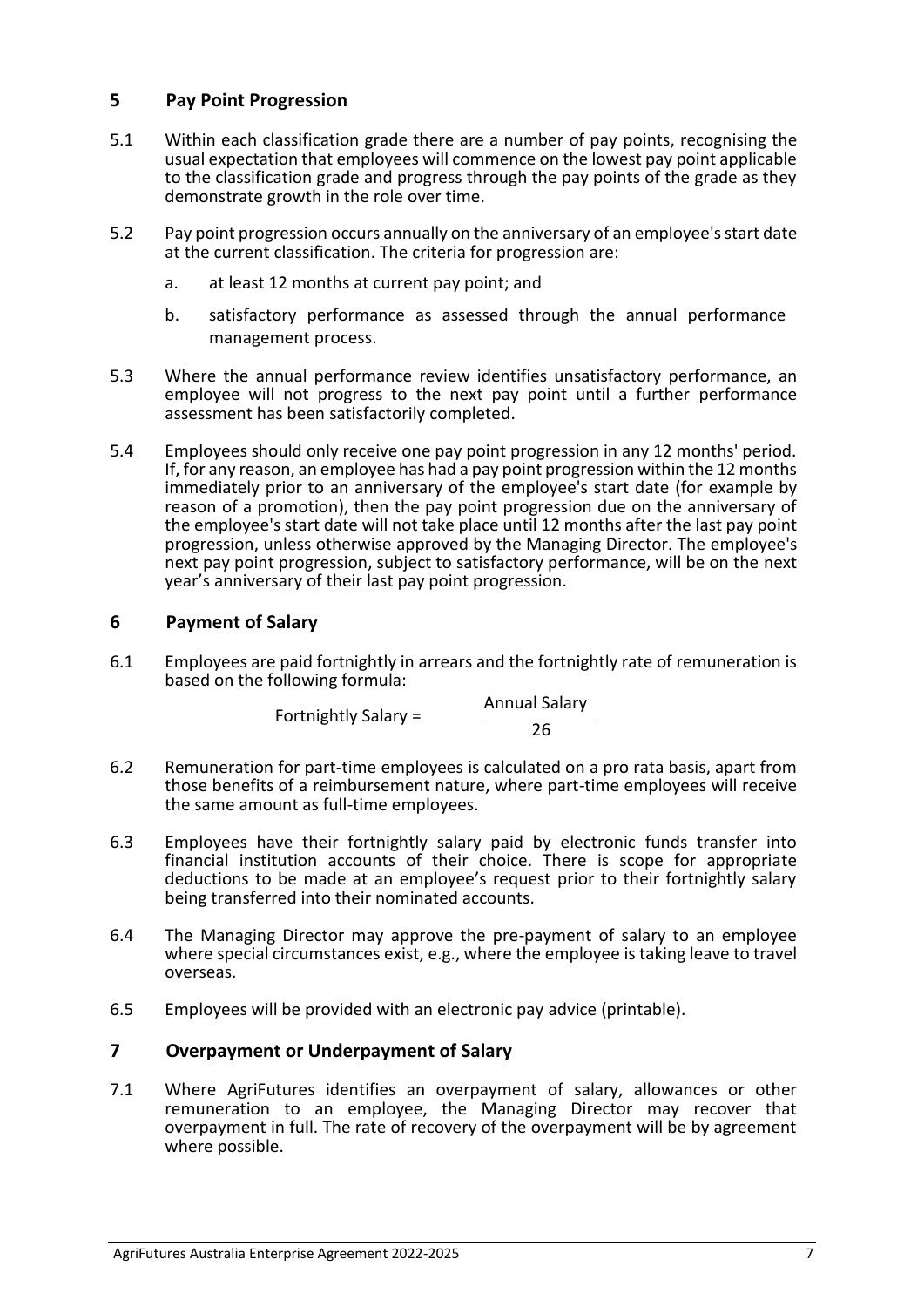- 7.2 Where agreement cannot be reached with the employee on the rate of recovery, the overpayment will be repaid at the rate of 10 per cent of the employee's fortnightly salary amount (less fortnightly taxation, less superannuation deductions excluding salary sacrifice), until such time as the overpayment has been repaid. If the repayment is made by deduction from the employee's salary, it will be in agreement with the employee in compliance with the *Fair Work Act 2009*.
- 7.3 The employee may authorise a greater amount to be deducted from their salary by AgriFutures.
- 7.4 Where the repayment would cause severe hardship for the employee a lesser amount may be approved by the Managing Director.
- 7.5 Where an employee's employment is terminated AgriFutures will, to the extent permissible by law, recover from the final monies any outstanding amount owed to AgriFutures.
- 7.6 Where an employee has been underpaid salary or allowances AgriFutures will correct the situation as soon as is practicable.

#### <span id="page-7-0"></span>**8 Salary on Commencement, Advancement or Promotion**

- 8.1 Where an employee commences employment, is advanced to a higher work level within a grade or is promoted to a higher classification, salary will normally be payable at the minimum pay point applicable to the relevant Grade. In limited cases the Managing Director may approve a salary at a higher pay point within a grade, if the following circumstances apply:
	- a. the person's skills, knowledge and experience exceed the standard that would be normally expected on commencement at the work level;
	- b. the contribution the person is able to make immediately exceeds the contribution that would normally be expected on commencement at the work level within that grade; and
	- c. the person proposes that a higher salary is justified.
- 8.2 Where an employee is transferring to AgriFutures from another Commonwealth agency/department and their salary in their previous agency/department exceeds the current maximum within the relevant grade in this Agreement, the Managing Director may agree to maintain the employee's current salary until such time as that salary is absorbed by AgriFutures remuneration increases.
- 8.3 Where, at the time of engagement, an employee's salary is set at an incorrect salary point within the applicable salary scale, the Managing Director may determine (in writing) the payment of the employee's salary at the correct salary point.

#### <span id="page-7-1"></span>**9 Salary on Election to Transfer to a Lower Work Level**

9.1 Where an employee elects to transfer to a lower classification on a permanent or temporary basis, salary will be paid at the maximum pay point of that lower classification.

#### <span id="page-7-2"></span>**10 Salary Sacrifice**

10.1 Employees will have the discretion to determine the mix of cash and non-cash benefits that will constitute their salary package.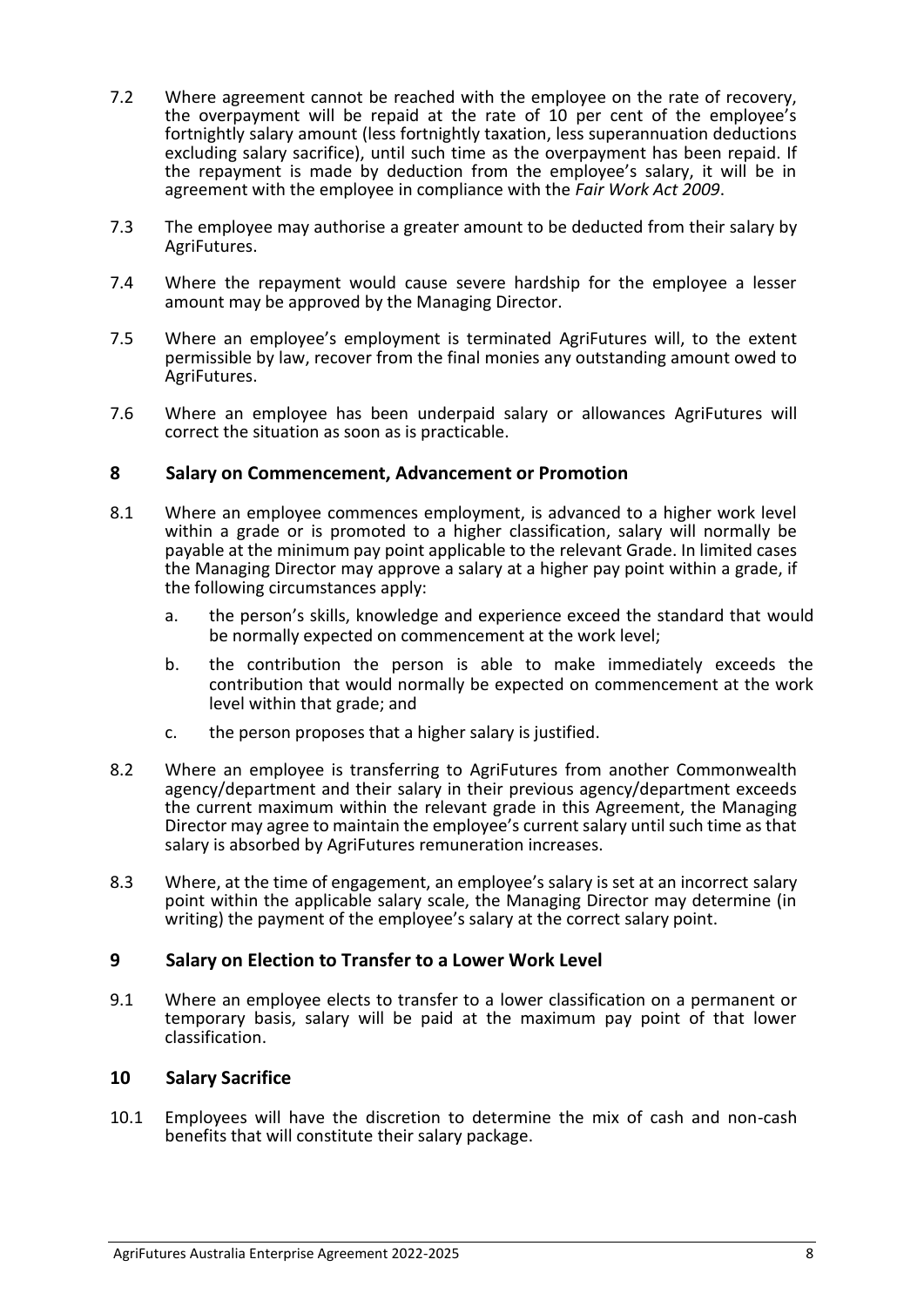- 10.2 All fringe benefits tax and administrative costs incurred as a result of the flexible remuneration packaging arrangements are met by the employee on a salary sacrifice basis.
- 10.3 The employee's base salary, prior to any salary sacrifice arrangement, will count as salary for superannuation, performance pay, redundancy and separation purposes.
- 10.4 Salary packaging is always conditional on it resulting in no extra cost or benefit to AgriFutures.

#### <span id="page-8-0"></span>**11 Supported Wage System**

- 11.1 This clause defines the conditions which will apply to employees who because of the effects of a disability are eligible for a supported wage under the terms of this agreement.
- 11.2 In this clause:
	- a. **Approved assessor** means a person accredited by the management unit established by the Commonwealth under the supported wage system to perform assessments of an individual's productive capacity within the supported wage system.
	- b. **Assessment instrument** means the tool provided for under the supported wage system that records the assessment of the productive capacity of the person to be employed under the supported wage system.
	- c. **Disability Support Pension** means the Commonwealth Government pension scheme to provide income security for persons with a disability as provided under the *Social Security Act 1991*, as amended from time to time, or any successor to that scheme.
	- d. **Relevant minimum wage** means the minimum wage prescribed in this award for the class of work for which an employee is engaged.
	- e. **Supported Wage System (SWS)** means the Commonwealth Government system to promote employment for people who cannot work at full award wages because of a disability, as documented in the Supported Wage System Handbook. The Handbook is available from Job [Access.](http://www.jobaccess.gov.au/)
	- f. **SWS wage assessment agreement** means the document in the form required by the Department of Social Services that records the employee's productive capacity and agreed wage rate.
- 11.3 Employees covered by this clause will be those who are unable to perform the range of duties to the competence level required within the class for which the employee is engaged under this agreement, because of the effects of a disability on their productive capacity and who meet the impairment criteria for receipt of a disability support pension.
- 11.4 This clause does not apply to any existing employee who has a claim against the employer which is subject to the provisions of worker's compensation legislation or any provision of this agreement relating to the rehabilitation of employees who are injured in the course of their employment.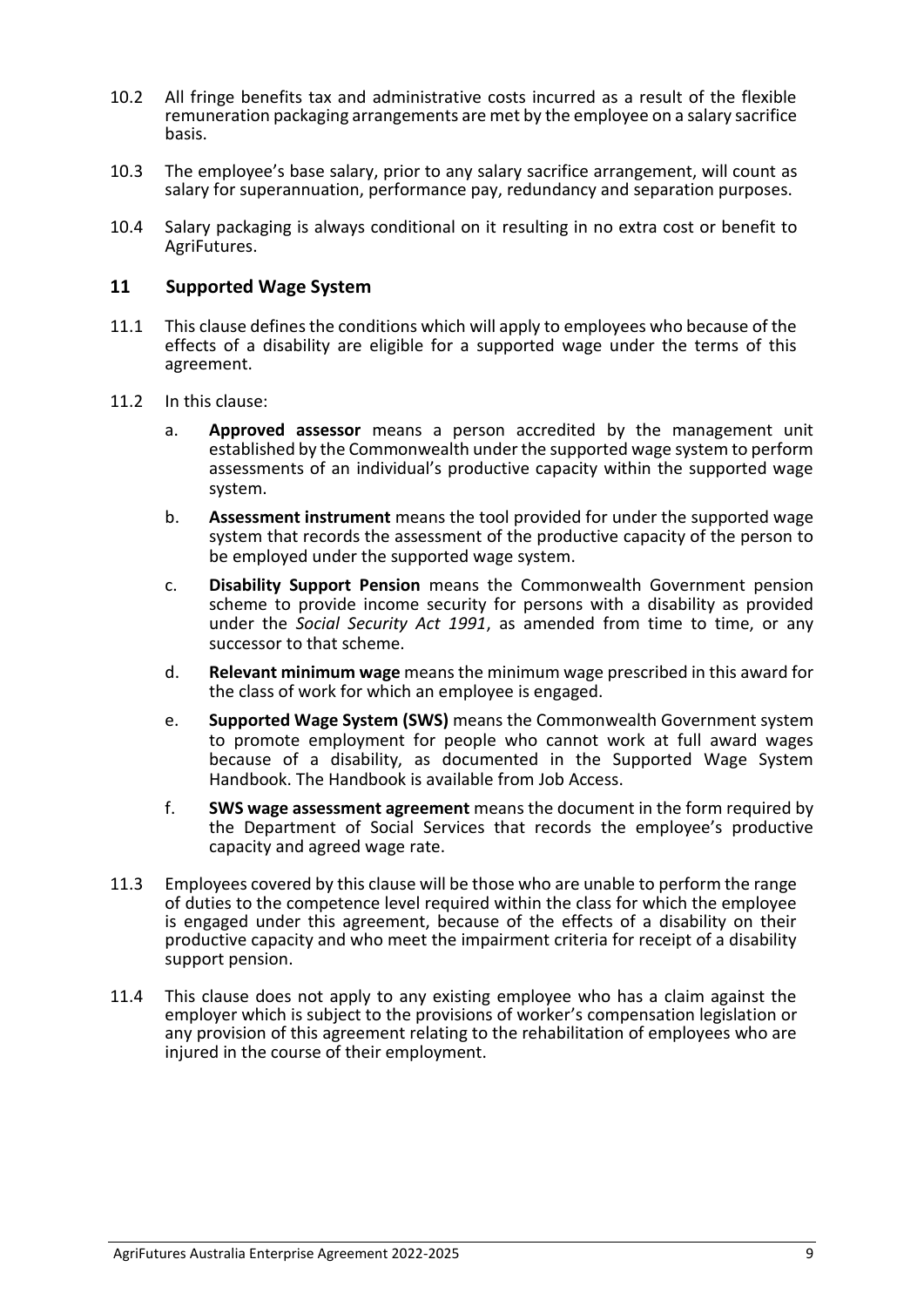11.5 Employees to whom this clause applies shall be paid the applicable percentage of the relevant minimum wage according to the following schedule:

| Assessed capacity [sub-clause (d)] | % of prescribed award rate |
|------------------------------------|----------------------------|
| 10%                                | 10%                        |
| 20%                                | 20%                        |
| 30%                                | 30%                        |
| 40%                                | 40%                        |
| 50%                                | 50%                        |
| 60%                                | 60%                        |
| 70%                                | 70%                        |
| 80%                                | 80%                        |
| 90%                                | 90%                        |

- 11.6 Provided that the minimum amount payable must be not less than the current weekly rate, as determined on 1 July each year by the Fair Work Commission in its annual wage review.
- 11.7 Where an employee's assessed capacity is 10%; they must receive a high degree of assistance and support.
- 11.8 For the purposes of establishing the percentage of the relevant minimum wage, the productive capacity of the employee will be assessed in accordance with the Supported Wage System (SWS) by an approved assessor, having consulted the employer and the employee, and if the employee so desires, a union which the employee is eligible to join.
- 11.9 Assessment made under this clause must be documented in a SWS wage assessment agreement, and retained by the employer as a time and wages record in accordance with the *Fair Work Act 2009*.
- 11.10 All SWS wage assessment agreements under the conditions of this clause, including the appropriate percentage of the relevant minimum wage to be paid to the employee, must be lodged by the employer with the Fair Work Commission.
- 11.11 All SWS wage assessment agreements must be agreed and signed by the employee and employer parties to the assessment. Where a union which has an interest in the agreement is not a party to the assessment, the assessment will be referred by the Fair Work Commission to the union by certified mail and the agreement will take effect unless an objection is notified to the Fair Work Commission within 10 working days.
- 11.12 The assessment of the applicable percentage should be subject to annual review or more frequent review on the basis of a reasonable request for such a review. The process of review must be in accordance with the procedures for assessing capacity under the support wage system.
- 11.13 Where an assessment has been made, the applicable percentage will apply to the relevant wage rate only. Employees covered by the provisions of this clause will be entitled to the same terms and conditions of employment as all other employees covered by this agreement paid on a pro-rata basis.
- 11.14 If AgriFutures wish to employ a person under the provisions of this clause it must take reasonable steps to make changes in the workplace to enhance the employee's capacity to do the job. Changes may involve redesign of job duties, working time arrangements and work organisation in consultation with other employees in the area.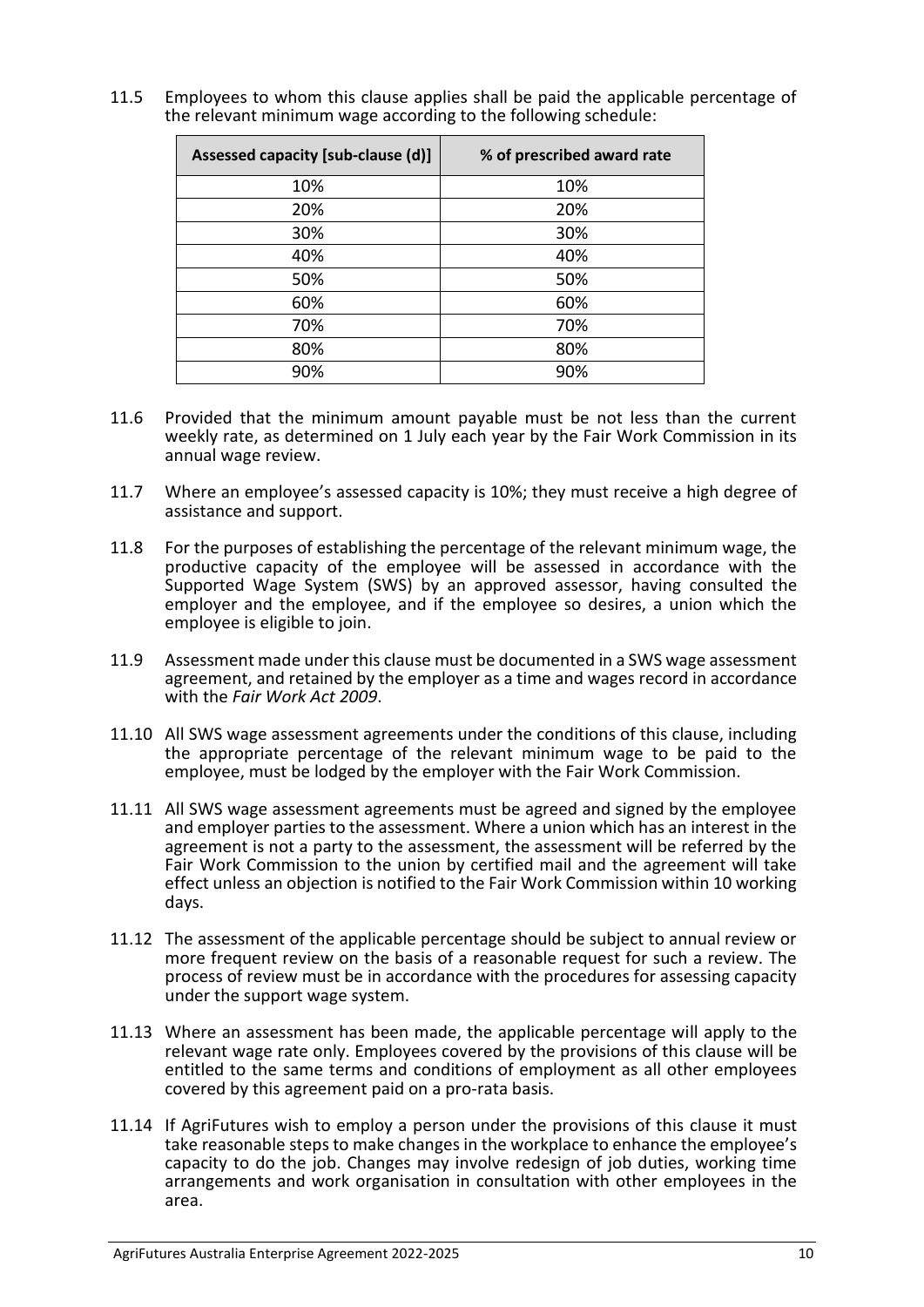- 11.15 In order for an adequate assessment of the employee's capacity to be made, AgriFutures may employ a person under the provisions of this clause for a Trial Period not exceeding 12 weeks, except that in some cases additional work adjustment time (not exceeding four weeks) may be needed.
- 11.16 During the Trial Period, the assessment of capacity will be undertaken and the percentage of the relevant minimum wage for a continuing employment relationship will be determined.
- 11.17 The minimum amount payable to the employee during the Trial Period is the rate determined on 1 July each year by the Fair Work Commission in its annual wage review.
- 11.18 The minimum amount payable to the employee during the Trial Period is the rate determined on 1 July each year by the Fair Work Commission in its annual wage review.
- 11.19 Work trials should include induction or training as appropriate to the job being trialled.
- 11.20 Where AgriFutures and the employee wish to establish a continuing employment relationship following the completion of the Trial Period, a further contract of employment will be entered into based on the outcome of assessment under clause 11.5.

#### <span id="page-10-0"></span>**12 Employer Superannuation Contributions**

- 12.1 AgriFutures will make compulsory employer contributions as required by the applicable legislation and fund requirements.
- 12.2 Where employer contributions are to an accumulation superannuation fund, the employer contribution will be 15.4% of the fortnightly superannuation contribution salary. This will not be reduced by any other contributions made through salary sacrifice arrangements. This clause does not apply where a superannuation fund cannot accept employer superannuation contributions.
- 12.3 Employer superannuation contributions will not be paid on behalf of employees during periods of unpaid leave except:
	- a. where prescribed by legislation; or
	- b. in the case of birth-related leave, during periods of paid or unpaid parental leave taken in the first 12 months after the birth of the child; or
	- c. in the case of adoption-related leave, during periods of paid or unpaid parental leave up to 12 months after the day of placement, (as defined in the *Fair Work Act 2009*).

#### <span id="page-10-1"></span>**13 Payment on Death**

- 13.1 Where an employee dies, or the Managing Director has directed that an employee will be presumed to have died on a particular date, the Managing Director will authorise the payment of the amount to which the former employee would have been entitled had the employee ceased employment, as if the employee had resigned as at that date. Payment may be made to dependents or the partner of the former employee or the former employee's legal personal representative. If a payment has not been made within 12 months of the former employee's death, it will be paid to the legal personal representative.
- 13.2 On the death of the employee, any monies owing to AgriFutures as a result of advanced Annual Leave credits will be waived.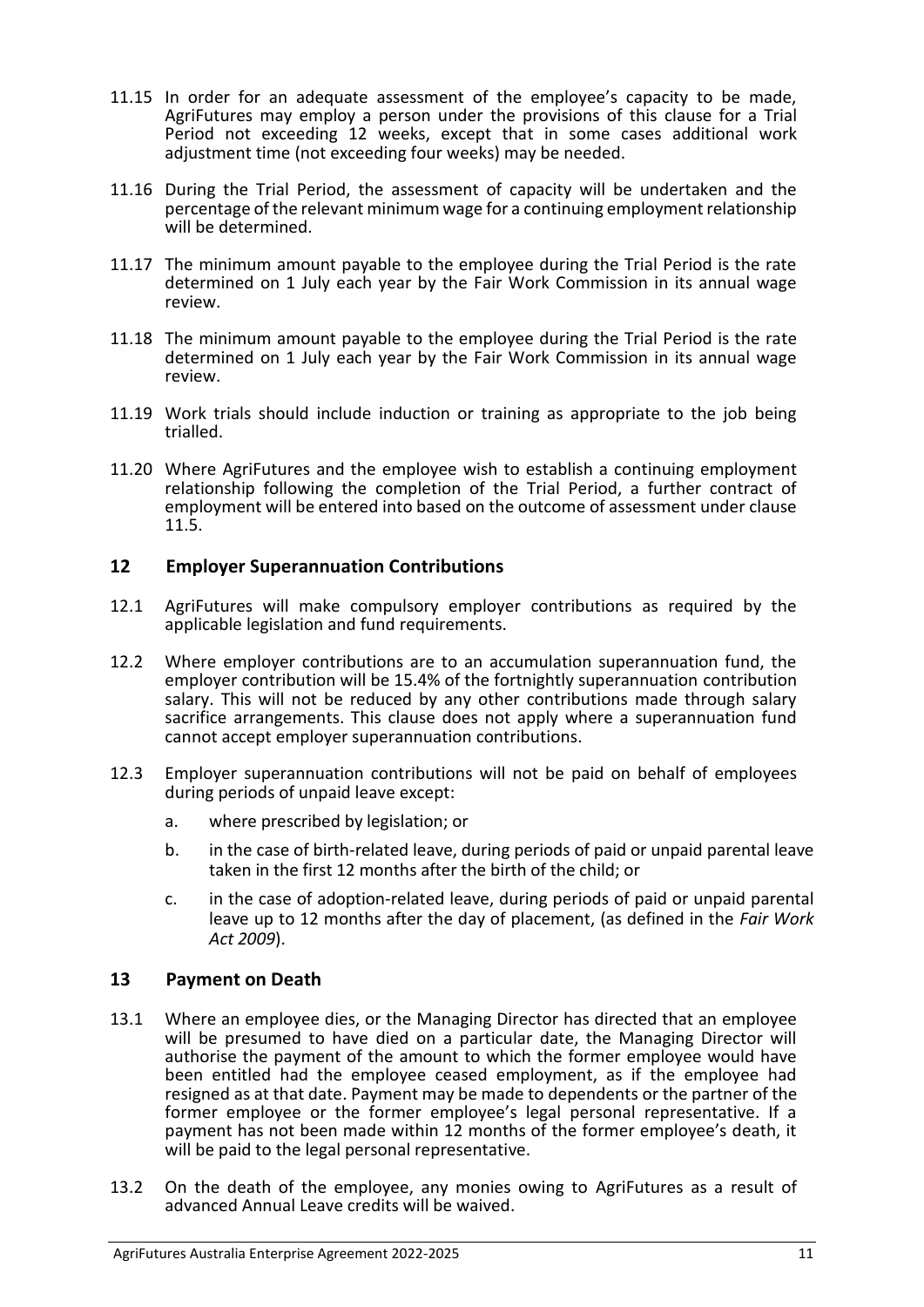#### <span id="page-11-0"></span>**14 Individual Flexibility Arrangements**

- 14.1 The Managing Director and an employee covered by this Agreement may agree to make an individual flexibility arrangement to vary the effect of terms of the Agreement if:
	- a. the arrangement deals with one or more of the following matters:
		- i. arrangements about when work is performed;
		- ii. overtime rates;
		- iii. penalty rates;
		- iv. allowances;
		- v. remuneration; and/or
		- vi. leave.
	- b. the arrangement meets the genuine needs of the AgriFutures and employee in relation to one or more of the matters mentioned in paragraph 14.1; and
	- c. the arrangement is genuinely agreed to by the Managing Director and employee.
- 14.2 The Managing Director must ensure that the terms of the individual flexibility arrangement:
	- a. are about permitted matters under section 172 of the *Fair Work Act 2009*; and
	- b. are not unlawful terms under section 194 of the *Fair Work Act 2009*; and
	- c. result in the employee being better off overall than the employee would be if no arrangement was made.
- 14.3 The Managing Director must ensure that the individual flexibility arrangement:
	- a. is in writing;
	- b. includes the name of the employer and employee;
	- c. is signed by the Managing Director and employee and, if the employee is under 18 years of age, a parent or guardian of the employee; and
	- d. includes details of:
		- i. the terms of the Agreement that will be varied by the arrangement;
		- ii. how the arrangement will vary the effect of the terms;
		- iii. how the employee will be better off overall in relation to the terms;
		- iv. conditions of his or her employment as a result of the arrangement; and
	- e. states the day on which the arrangement commences and, where applicable, when the arrangement ceases.
- 14.4 The Managing Director must give the employee a copy of the individual flexibility arrangement within 14 days after it is agreed upon.
- 14.5 The Managing Director or employee may terminate the individual flexibility arrangement:
	- a. by giving no more than 28 days' written notice to the other party to the arrangement; or
	- b. if the Managing Director and employee agree in writing, at any time.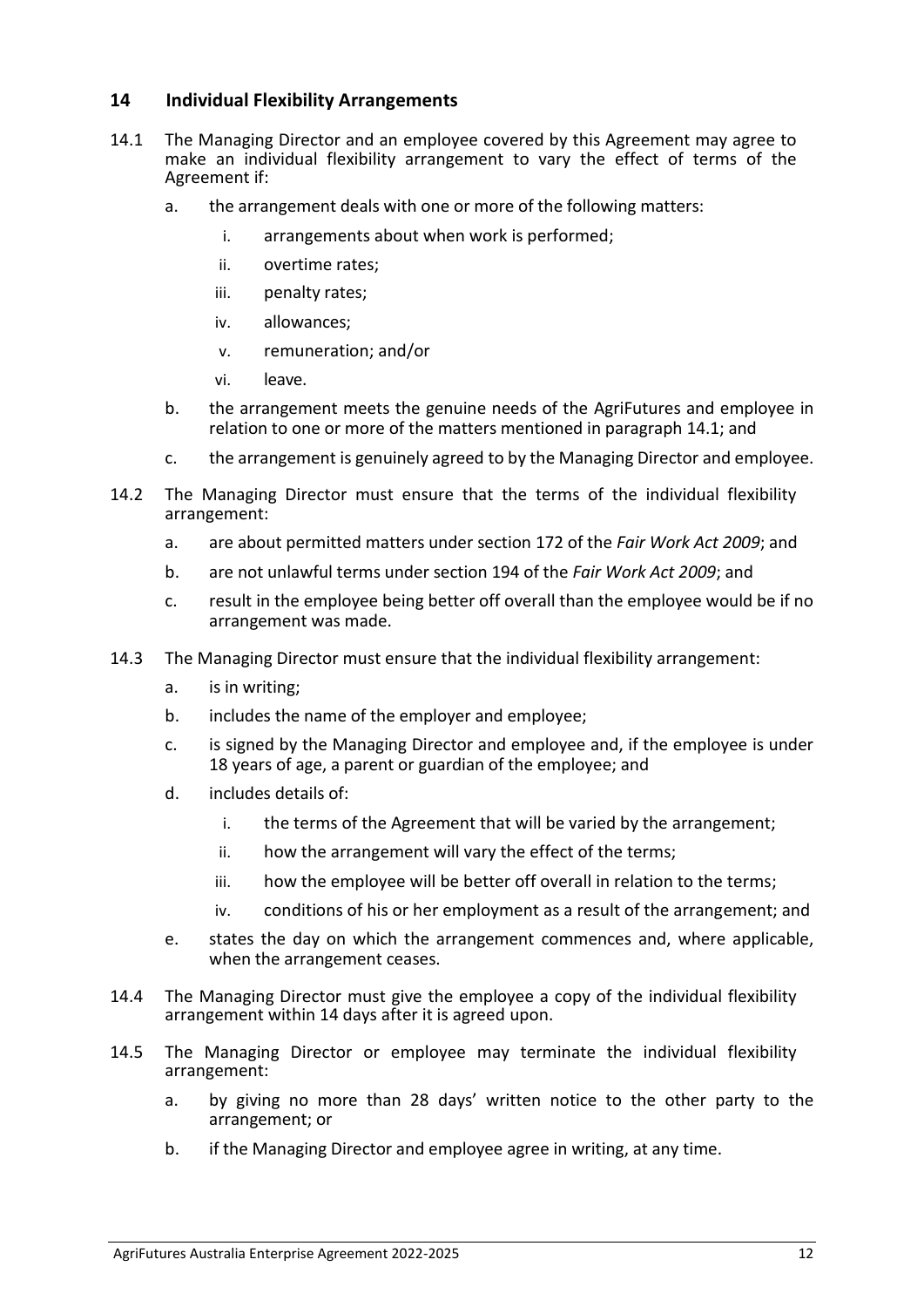# <span id="page-12-0"></span>**Part 3 - Hours of Work**

#### <span id="page-12-1"></span>**15 Attendance**

- 15.1 The core business hours of AgriFutures are 08.30am to 17.00pm, Monday to Friday, during which time the AgriFutures office must be adequately staffed.
- 15.2 Full time employees' hours of duty are 37.5 hours in any one week, with one hour allowed for lunch between 12.00pm and 2.00pm on each day. In the interests of an employee's well-being an employee must not work for more than five hours continuously without a meal break of at least 30 minutes which is unpaid.
- 15.3 Ordinary 333within AgriFutures are 7.5 hours per day (Monday to Friday), within the bandwidth of 7.30am to 6.00pm. This is a total of 37.5 hours per week or 150 hours per four-week settlement period. An employee may, where it is reasonable to do so, be required to work more than 37.5 hours to meet the demands of the job.
- 15.4 Employees are allowed a 15-minute morning and afternoon tea-break each day, with such period to be considered as work time.

#### <span id="page-12-2"></span>**16 Christmas Closedown**

- 16.1 The AgriFutures office will be closed for normal business purposes from 25 December until the start of the first working day following 1 January. Full time staff will be given leave on full pay without deduction from leave credits. Part time employees will receive the same entitlement paid on a pro rata basis.
- 16.2 Where an employee is on approved annual, purchased or personal leave extending across the Christmas Closedown period, they are paid the Christmas Closedown days with no deduction from the approved leave type.
- 16.3 Where an employee is absent on approved Long Service Leave, Worker's Compensation Leave or Maternity Leave extending across the Christmas closedown period, they are paid in accordance with the requirements of the relevant legislation.
- 16.4 Where an employee is absent on approved Leave Without Pay, the following applies:
	- a. extending across the Christmas Closedown period, no payment is made;
	- b. commencing immediately before a closedown day, no payment is made; and
	- c. commencing immediately after a closedown day, payment for the closedown days is made.

#### <span id="page-12-3"></span>**17 Part-Time Work**

- 17.1 Part-time work arrangements will be set out in a written agreement detailing the employee's specified and regular hours, the duration of the agreement (a start and end date must be specified) and any specific arrangements that are necessary to facilitate the part-time work.
- 17.2 Hours of work included in part-time work agreements must be within the span of hours specified in this Agreement.
- 17.3 Ordinary hours of work for part-time employees, unless otherwise agreed between the employee and their manager, will be continuous (i.e., worked in a single block) and no less than three hours per day on any day worked by the employee. An unpaid meal break will not be regarded as breaking continuity of hours worked.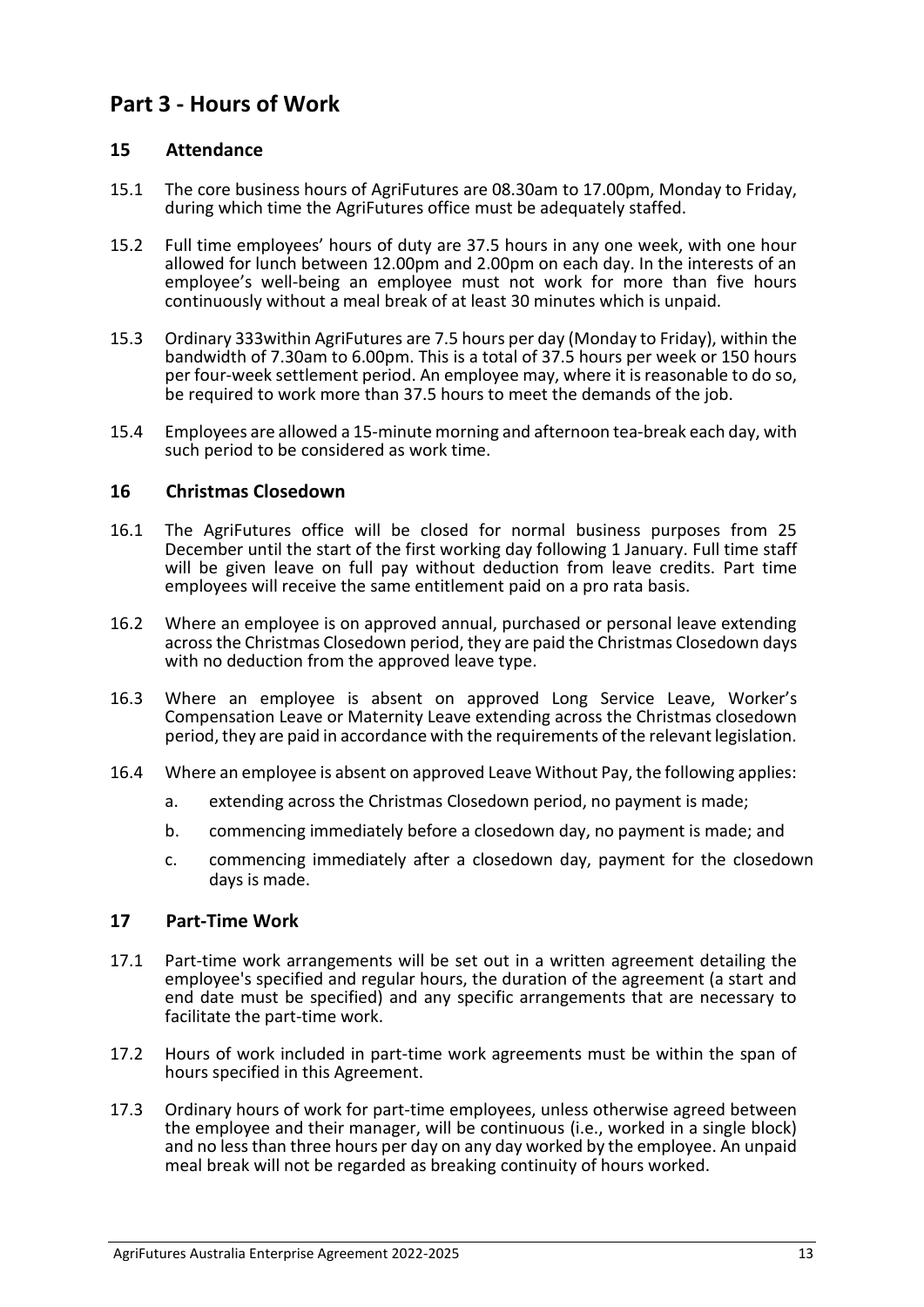17.4 Part-time work arrangements in force at the date of commencement of this Agreement will continue until the date specified in the part-time work agreement or unless both the employee and the manager agree to changes.

#### <span id="page-13-0"></span>**18 Casual Employment**

- 18.1 Casual employment means employment of a non-ongoing nature, where there is no firm advance commitment to ongoing work with an agreed pattern of work.
- 18.2 Casual employees are entitled to leave in accordance with the *Fair Work Act 2009*.
- 18.3 Casual employees do not accrue leave (except Long Service Leave) and are paid a loading both in lieu of paid leave and because they are not paid when they are not required to work on a public holiday. The loadings paid are:

| Day              | <b>Loading</b> |
|------------------|----------------|
| Monday to Friday | 20%            |
| Saturday         | 50%            |
| Sunday           | 100%           |
| Public Holiday   | 150%           |

- 18.4 For any given day, casual employees will be entitled to only one of the loadings specified above.
- 18.5 Casual conversion arrangements will apply in accordance with the National Employment Standards.

#### <span id="page-13-1"></span>**19 Fixed Term Employment**

19.1 An employee may be engaged on a fixed term contract for a specified period of time, for a specified task or for the duration of a specified season. In these cases, AgriFutures and the employee will document that arrangement before the employment commences. The conclusion of employment for that specified reason is not a redundancy.

#### <span id="page-13-2"></span>**20 Overtime**

- 20.1 Overtime work requests and requirements are subject to the provisions of the National Employment Standards.
- 20.2 A full-time employee is required to work 37.5 hours per week. An employee may, where it is reasonable to do so, be required to work reasonable additional hours to meet the demands of the job.
- 20.3 Overtime and weekend rates will only be payable for full-time employees where an employee is classified at lower than Grade 6 and the over-time or weekend work is worked by prior direction of AgriFutures Australia. If circumstances do not permit prior direction, overtime may be subsequently approved at the discretion of the Managing Director.
- 20.4 Overtime and weekend rates will only be payable for part-time employees where a part-time employee is classified at lower than Grade 6 and the following criteria have been met:
	- a. the employee has worked more than 7.5 hours on a weekday or performed work on a weekend; and
	- b. the work is undertaken by prior direction of AgriFutures. If circumstances do not permit prior direction, overtime may be subsequently approved at the discretion of the Managing Director.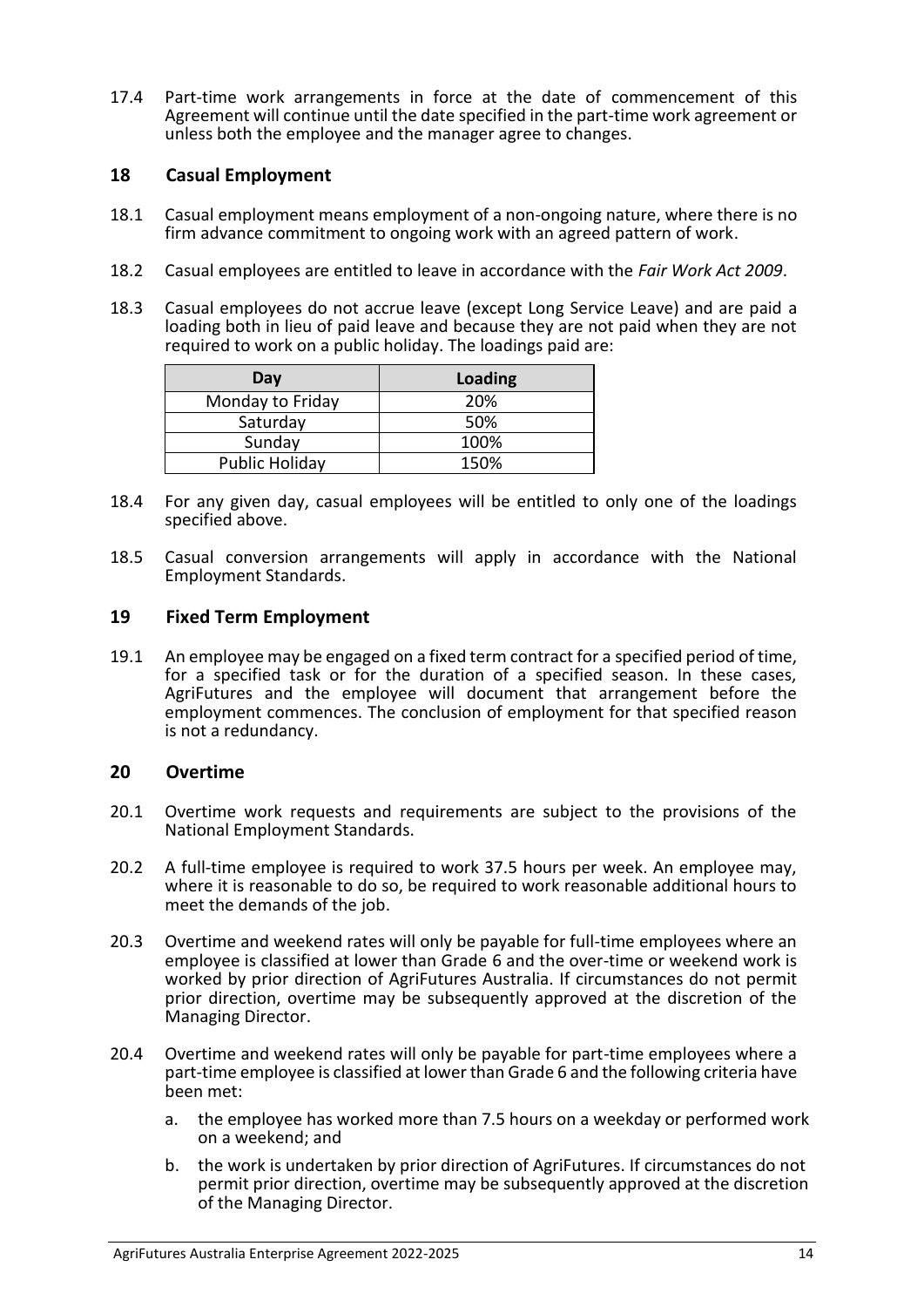20.5 Where a part-time employee is required by AgriFutures on a weekday to work more hours than the hours specified in the employee's agreement with AgriFutures, but the additional hours for the day do not exceed 7.5 hours, then the part-time employee will be paid at their normal rate of pay for the additional hours.

#### <span id="page-14-0"></span>**21 Recall to Duty**

21.1 Where an employee is recalled to duty at a time when the employee would not ordinarily have been on duty, and no notice of such call was given to the employee prior to ceasing ordinary duty, the employee will be paid Recall to Duty. Recall to Duty payment through the salary system will be the standard form of recompense. Recall to Duty is paid at the rate of double time. The minimum payment for Recall to Duty will be two hours at double time.

#### <span id="page-14-1"></span>**22 Overtime and Weekend Rates**

22.1 Overtime is worked when an employee is required to work beyond their ordinary hours of work (i.e., 7.5 hours per day). Where overtime is worked by an employee and overtime is payable pursuant to clauses 20.3 and 20.4 overtime payments are calculated on a daily basis at the following rates:

| <b>Specific Day</b>                 | Rate                                                                                                                                                                                                                                                                                              |
|-------------------------------------|---------------------------------------------------------------------------------------------------------------------------------------------------------------------------------------------------------------------------------------------------------------------------------------------------|
| Monday-Saturday                     | Time and a half for the first three hours each day and double<br>time thereafter.<br>Where the over-time worked on any particular day spans<br>midnight, the over-time worked continuously after midnight<br>is deemed to be part of the previous day's hours for the<br>purposes of this clause. |
| Sunday                              | Double time                                                                                                                                                                                                                                                                                       |
| Public holiday,<br>Easter Saturday. | Double time and a half.                                                                                                                                                                                                                                                                           |

- 22.2 Casual employees are entitled to the payment of weekend rates when required by AgriFutures Australia to work on weekends and overtime rates where they are required by AgriFutures Australia work in excess of 7.5 hours in a day. Casual employees are not entitled to the casual loading while in receipt of overtime or weekend rates.
- 22.3 Instead of receiving payment for overtime worked, the employee and AgriFutures may agree for the employee to take time off in lieu (TOIL).

#### <span id="page-14-2"></span>**23 Meal Allowance**

23.1 Employees are entitled to a meal allowance consistent with the applicable Australian Taxation Office determination when they are required to work more than three hours before or after their ordinary working hours.

#### <span id="page-14-3"></span>**24 Public Holidays**

- 24.1 Employees will be entitled to gazetted public holidays in the State or Territory in which they perform the majority of their employment duties in accordance with the National Employment Standards. The Managing Director and an employee may agree on the substitution of a day or part day that would otherwise be a public holiday, having regard to operational requirements.
- 24.2 An employee, who is absent on a day or part day that is a public holiday in the place where the employee is based for work purposes, is entitled to be paid for the part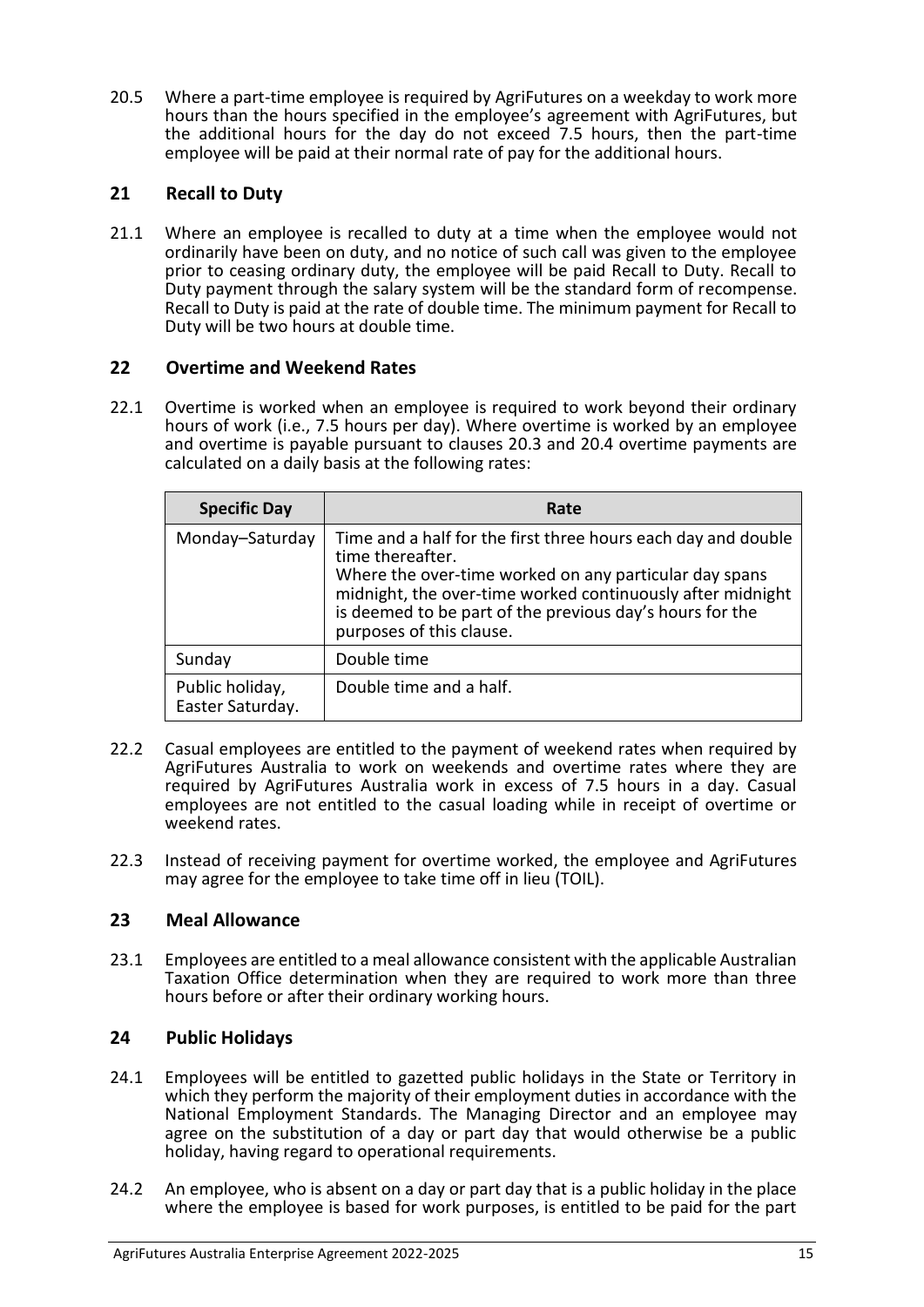or full day absence as if that day or part day was not a public holiday, except where that person would not normally have worked on that day.

- 24.3 Where a public holiday falls during a period when an employee is absent on leave (other than Annual or paid Personal/Carer's Leave) there is no entitlement to receive payment as a public holiday. Payment for that day would be in accordance with the entitlement for that form of leave (e.g., if on Long Service Leave on half pay, payment is on half pay).
- 24.4 An employee who is requested to work on a public holiday may decline to do so provided that they have reasonable and genuine grounds.
- 24.5 If under a law of a State or Territory every Sunday is declared or prescribed by or under that law to be a public holiday, there is no entitlement to receive payment as a public holiday if the employee would have worked, or does perform work, on that day. In these circumstances, payment will only be made at the public holiday rate of pay if employee performs work on that day, and the Sunday would otherwise be a public holiday under s.115(1) of the *Fair Work Act 2009.*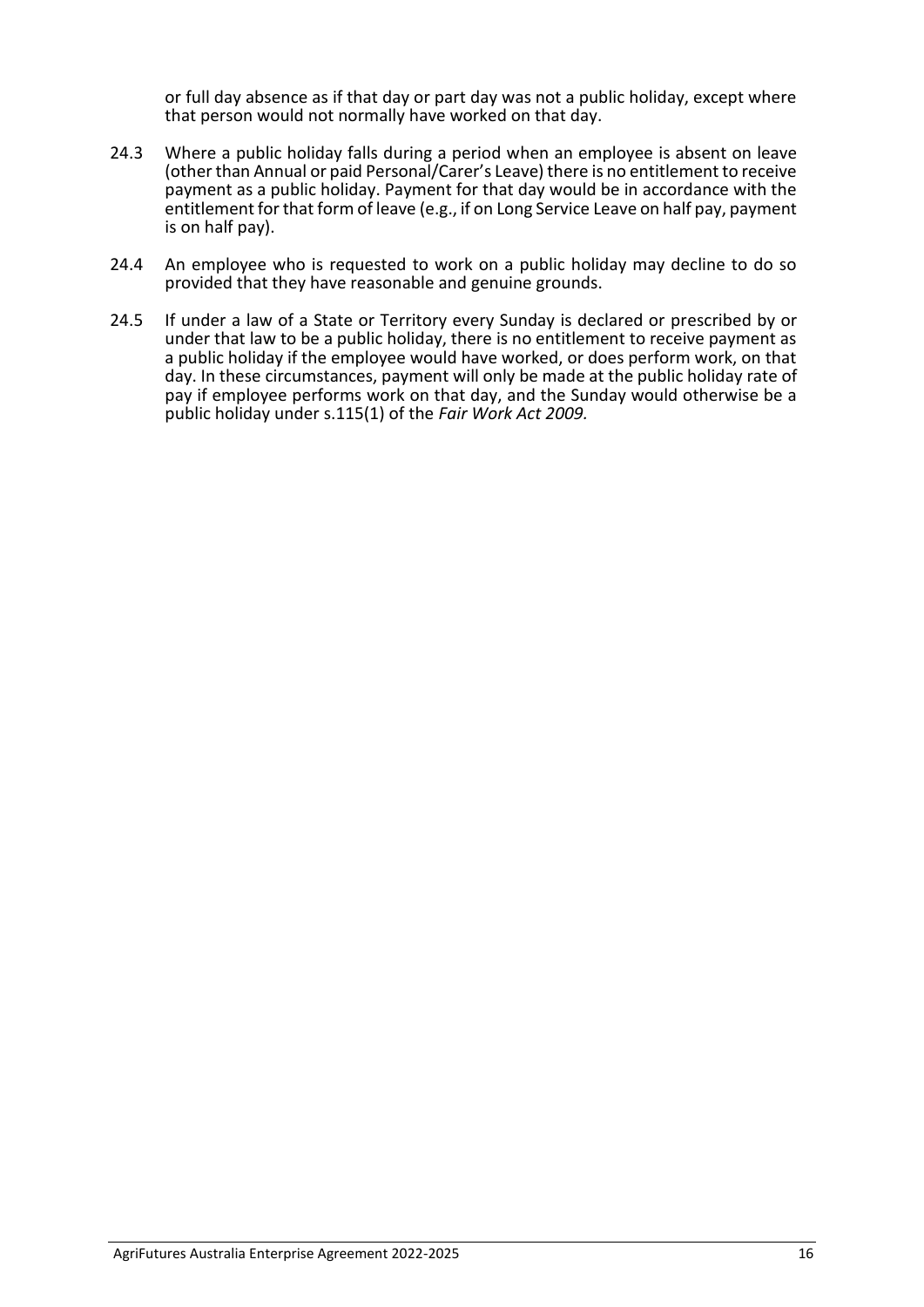### <span id="page-16-0"></span>**Part 4 - Leave**

#### <span id="page-16-1"></span>**25 General**

- 25.1 Leave will be provided in accordance with the National Employment Standards and the provisions of this part of the Agreement.
- *25.2* All annual, purchased or long service leave requests should be submitted and approved before the leave is actually taken. An employee must give notice of the taking of other types of unforeseen leave as soon as practicable, including notice of the duration, or expected duration, of the leave in accordance with the *Fair Work Act 2009.*
- 25.3 A register of all leave is maintained and an individual's leave record is available to them at any time.
- 25.4 In special circumstances the Managing Director may approve an individual's application to take Personal/Carer's Leave and Annual Leave in advance of accrual.

#### <span id="page-16-2"></span>**26 Annual Leave**

- 26.1 Employees are entitled to 4 weeks Annual Leave, on full pay, per year of service or on a pro rata basis for part time employees.
- 26.2 The entitlements to Annual Leave will accrue on a daily basis with the balance reported to employees on their fortnightly pay advice.
- 26.3 Employees are encouraged to take their full leave entitlement each year.
- 26.4 Accrued entitlements may be taken at any time, subject to operational requirements and with the approval of the Managing Director.
- 26.5 Accrued unused Annual Leave entitlements will be paid on termination at the final salary rate.
- 26.6 An employee may, with the approval of the Managing Director, take a period of Annual Leave at half pay. For example, an employee may take two weeks leave at half pay. In this case the employee will have the equivalent of one week's Annual Leave credit deducted.
- 26.7 If, during a period of Annual Leave, an employee becomes eligible for another form of leave that is required to be granted, either by legislation or this Agreement, the employee will be taken not to be on Annual Leave for the affected period. This is subject to the employee producing satisfactory evidence. Annual Leave will be recredited to the extent of other leave granted. An example of such leave includes, but may not be limited to, Personal/Carer's Leave, Compassionate Leave, Maternity Leave and Community Service Leave.
- 26.8 An employee has an excessive leave accrual if the employee has accrued more than eight weeks' paid Annual Leave.
- 26.9 If an employee has an excessive leave accrual, AgriFutures will confer with the employee to determine and implement an Annual Leave usage plan.
- 26.10 The employee will not be directed to take Annual Leave:
	- a. if an agreement has been reached to exceed the maximum Annual Leave entitlement under an Annual Leave usage plan (e.g., overseas trip, building a house); or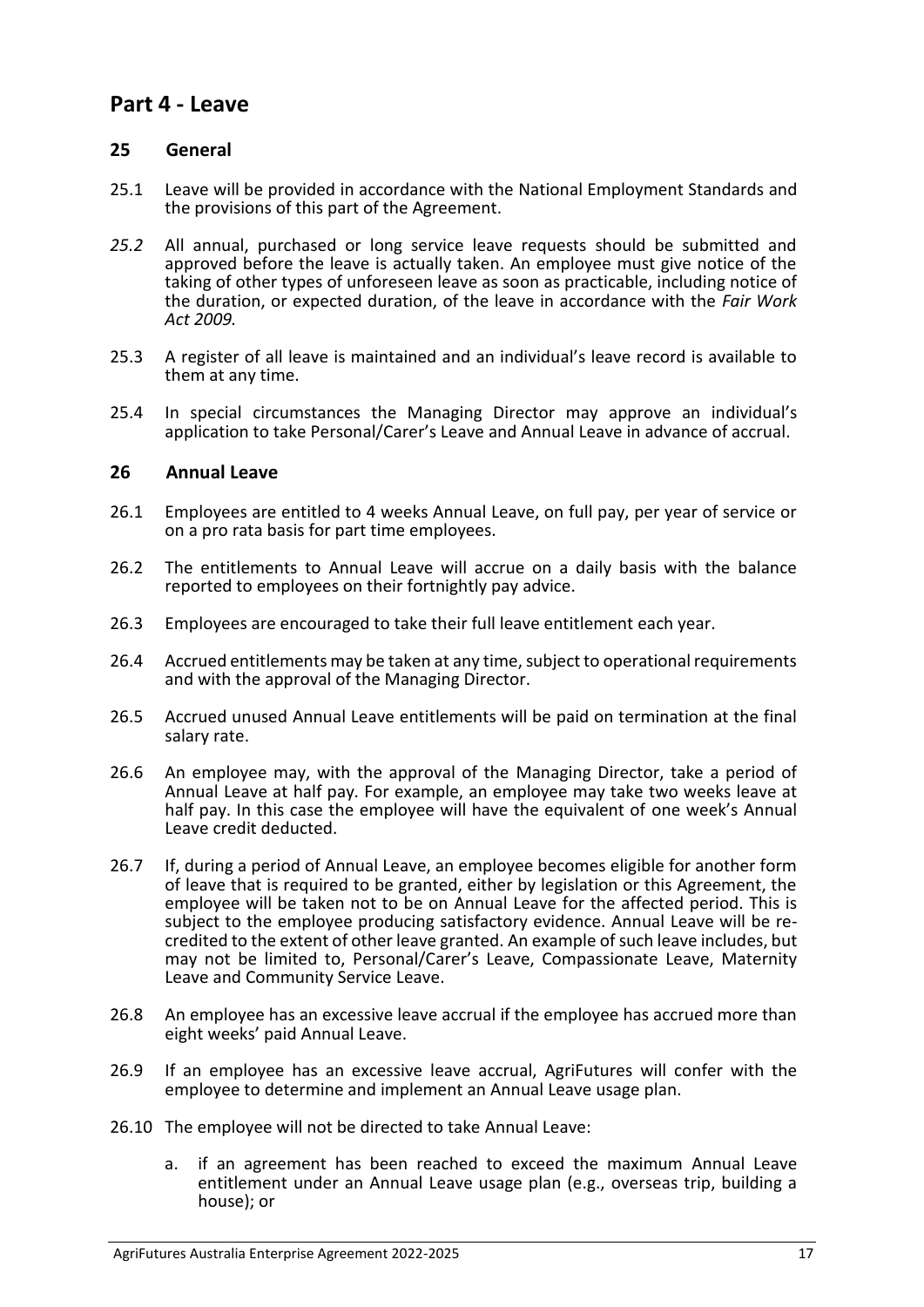- b. where the employee has made an application for a period of Annual Leave equal to or greater than 10 working days in the past six months and the application was not approved.
- 26.11 The Managing Director may direct the employee to absent themselves from the workplace, subject to giving the employee one calendar months' notice where the employee and their manager do not agree on a leave usage plan under clause 26.9.
- 26.12 If an employee is on Worker's Compensation, Annual Leave will continue to accrue for a period of 45 weeks only. Employees on worker's compensation may not take Annual Leave.

#### <span id="page-17-0"></span>**27 Cashing out of Annual Leave**

- 27.1 The Managing Director may approve an employee cashing out an amount of Annual Leave in return for a lump sum payment equivalent to the employee's ordinary rate of pay that the employee would have otherwise received had they taken that leave.
- 27.2 The maximum amount of accrued paid Annual Leave that may be cashed out in any period of 12 months is two weeks.
- 27.3 This payment is subject to an employee having 12 months' continuous service with AgriFutures and retaining an Annual Leave balance of at least four weeks.
- 27.4 The Managing Director will not approve requests to cash out leave in accordance with this clause unless the employee has taken at least 15 days Annual Leave in the 12 months immediately preceding the request to cash out leave unless there are exceptional circumstances.
- 27.5 Each cashing out must be by separate agreement in writing between the Managing Director and the employee.

#### <span id="page-17-1"></span>**28 Purchased Leave**

- 28.1 AgriFutures offers purchased leave options for the purpose of supporting flexibility in helping employees address a work/family balance.
- 28.2 Employees may purchase up to four weeks' additional leave per financial year, subject to operational requirements as agreed with the Managing Director.
- 28.3 The cost of purchased leave will be calculated on base salary and shall be distributed across the 26 pay periods in the financial year.
- 28.4 Purchased leave must be taken in the financial year in which it is purchased, unless the Managing Director agrees to allow an employee to carry the purchased leave over. Approval for purchased leave carry over will normally only be given in unusual or exceptional circumstances.
- 28.5 Unless the Managing Director agrees to allow an employee to carry over purchased leave, any unused leave shall be forfeited and the purchase price of the unused leave refunded.
- 28.6 Purchased leave may be taken in combination with public holidays, and any form of leave except personal leave for personal illness.
- 28.7 Where purchased leave is applied for, the total amount of the leave applied for must be a minimum of one week.
- 28.8 Purchased leave does not affect an employee's salary for superannuation purposes.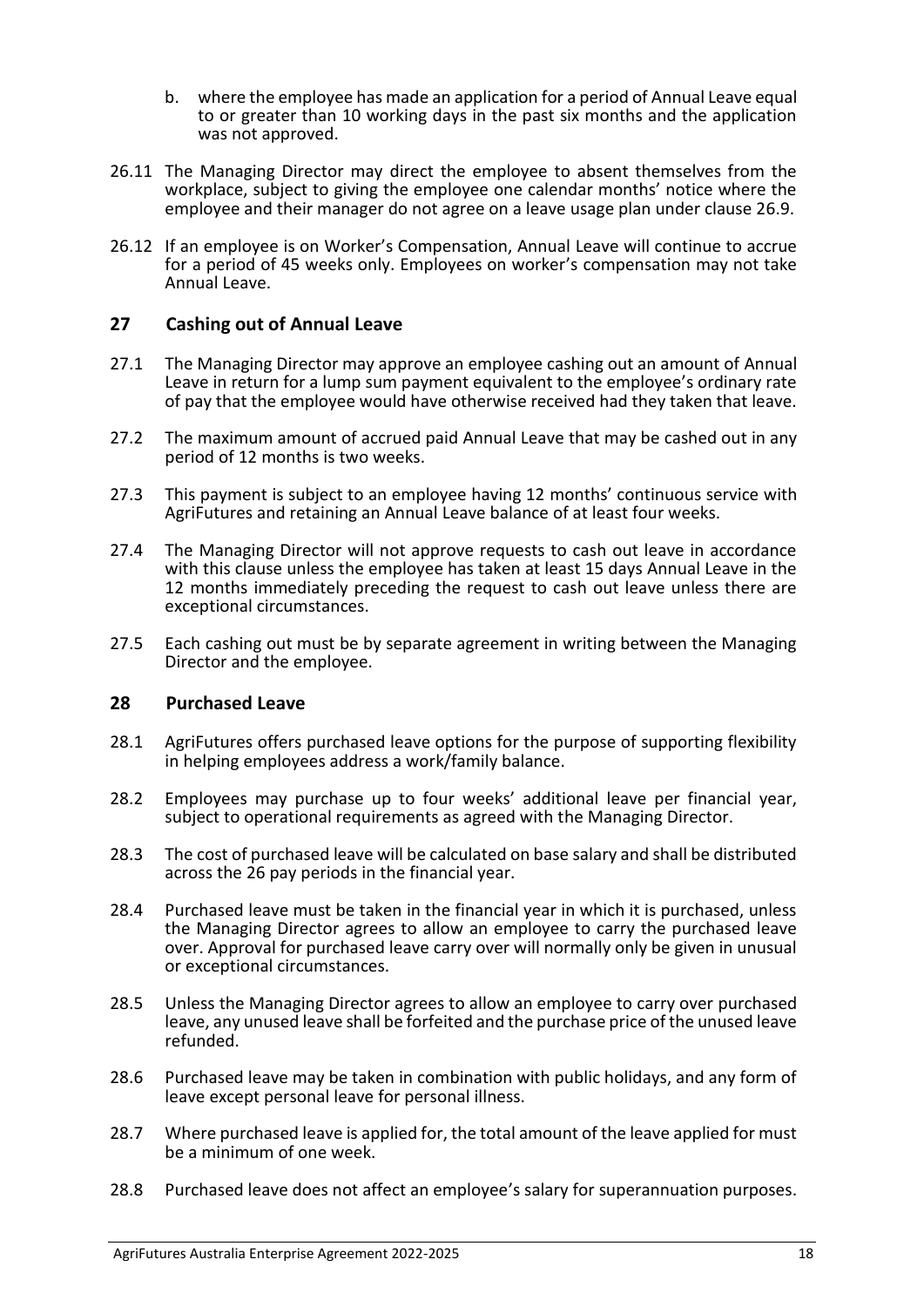<span id="page-18-0"></span>28.9 Purchased leave counts as service for all purposes.

#### **29 Personal Leave**

- 29.1 Personal Leave will be granted in accordance with the provisions of the National Employment Standards and this clause. From the commencement of this Agreement, full-time employees will accrue a basic Personal Leave entitlement of 20 days per year of service.
- 29.2 Personal Leave will accrue on the following basis for employees:
	- a. full-time: the maximum annual entitlement is 20 days and will accrue progressively; and
	- b. part-time: the annual accruable entitlement is the same as for ongoing fulltime employees; however, ongoing part-time employees will accrue the entitlement pro rata based on their ordinary hours worked each fortnight.
- 29.3 Paid Personal/Carer's Leave can be taken:
	- a. due to personal illness or injury (Sick Leave);
	- b. to provide care or support for a member of the employee's immediate family or household who requires care or support due to personal illness or injury, or an unexpected emergency (Carer's Leave);
	- c. to donate blood, including reasonable travelling time to and from work; and
	- d. preventative health checks.
- 29.4 Personal Leave must not be used for the purposes of sub clause 29.3 c–d., if it would result in an employee having accrued less than 10 days Personal Leave per year of service. This is to prevent an employee not having accrued sufficient leave in the event of an injury or illness to their person or someone for whom they having caring responsibilities as defined under the *Fair Work Act 2009*.
- 29.5 The Managing Director may require an employee to provide a medical certificate or other supporting evidence for a period of Personal/Carer's Leave taken that is greater than 2 days on each occasion.
- 29.6 Medical certificates from registered health practitioners will be accepted for the purposes of personal illness, injury or Carer's Leave. Where it is not reasonable or practicable to provide a medical certificate, a statutory declaration or other supporting documentation that is deemed suitable by the Managing Director may be accepted.
- 29.7 When taking Personal/Carer's leave, an employee must notify their manager as soon as reasonably practicable that they are unable to attend work and complete a leave form on their return to work. Where the Manager is not able to be contacted the employee is to telephone and notify their respective General Manager.
- 29.8 An employee is not entitled to take paid personal leave if they are receiving Worker's Compensation payments.
- 29.9 Personal/Carer's Leave continues to accrue year by year, may not be cashed out during an employee's term of employment, and will not be paid out on termination.
- 29.10 There is no limit to the maximum continuous amount of paid Personal Leave which may be granted for absences due to personal illness or injury, subject to available credits. Where an employee is absent from duty due to illness or injury for an extended period, the Managing Director may direct that they attend a medical examination to assess fitness for work.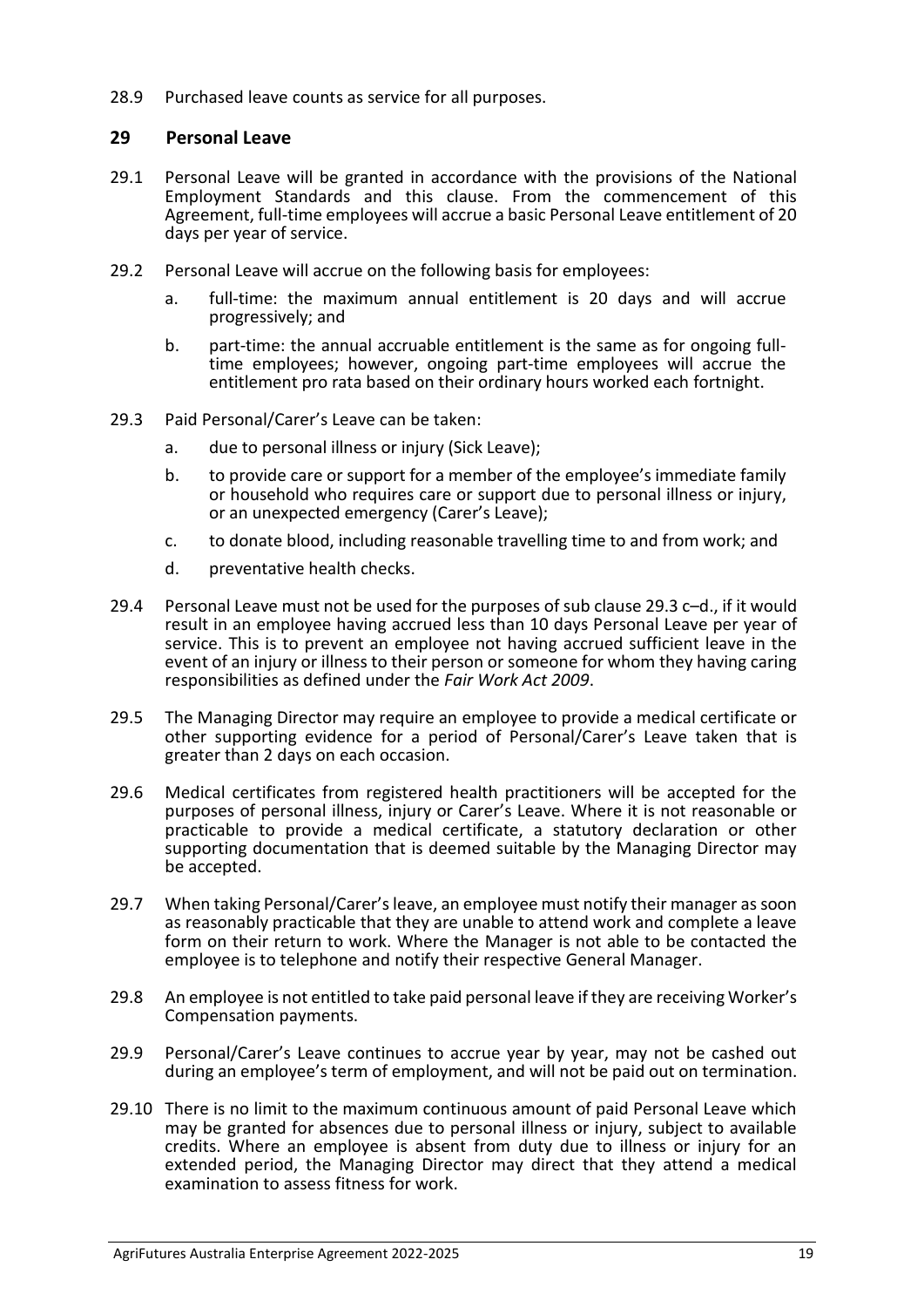- 29.11 An employee who has exhausted their paid personal leave credits and/or a casual employee is entitled to 2 days' unpaid carers leave for each permissible occasion in accordance with the *Fair Work Act 2009*.
- 29.12 An ongoing employee may be granted unpaid Personal Leave for personal illness or injury where paid Personal Leave has been exhausted. Unpaid Personal Leave counts as service for all purposes unless the total period of paid and/or unpaid personal illness exceeds a continuous period of 52 weeks. In this circumstance any unpaid Personal Leave for personal illness beyond 52 weeks does not count for any purpose, except for Long Service Leave purposes.
- 29.13 Personal Leave will not be debited on a public holiday, which the employee would have otherwise observed.
- 29.14 An employee receiving Worker's Compensation for more than 45 weeks will accrue Personal Leave on hours actually worked basis.
- 29.15 An employee will not, without consenting, be retired on invalidity grounds before the employee's Personal Leave credit has expired, unless provided by legislation.
- 29.16 Personal Leave will be debited at the relevant full pay rate, unless the employee requests conversion to half pay. If the employee requests conversion, half the period of leave granted will be paid Personal Leave and the other half will be unpaid personal leave. The payment for the paid Personal Leave component will be paid in full at a rate so that payment of the amount is spread over the full period of leave taken.
- 29.17 The Managing Director may, in exceptional circumstances, approve on a once only basis, an employee to anticipate up to 20 days' Personal Leave where paid leave credits are exhausted.
- 29.18 Where a new employee commences with AgriFutures with no Personal Leave credit recognised under clause 39 - Portability of Leave, the Managing Director may approve early access to five days Personal Leave if required in the first three months of their employment.

#### <span id="page-19-0"></span>**30 Compassionate Leave**

30.1 The entitlement to compassionate leave is set out in the *Fair Work Act 2009*. Compassionate Leave will be granted in accordance with the National Employment Standards.

#### <span id="page-19-1"></span>**31 Maternity and Parental Leave**

31.1 Employees are entitled to Maternity and Parental Leave as per the relevant provisions of the *Fair Work Act 2009* or the same terms and conditions as those contained in the *Maternity Leave (Commonwealth Employees) Act 1973* (ML Act), whichever is more beneficial.

#### <span id="page-19-2"></span>**32 Flexible Work Arrangements**

32.1 An employee may request flexible working arrangements in accordance with s.65 of the *Fair Work Act 2009*. An employee is not eligible to make such a request unless they have completed at least 12 months' continuous service. The Managing Director may waive the qualifying service requirement in exceptional circumstances.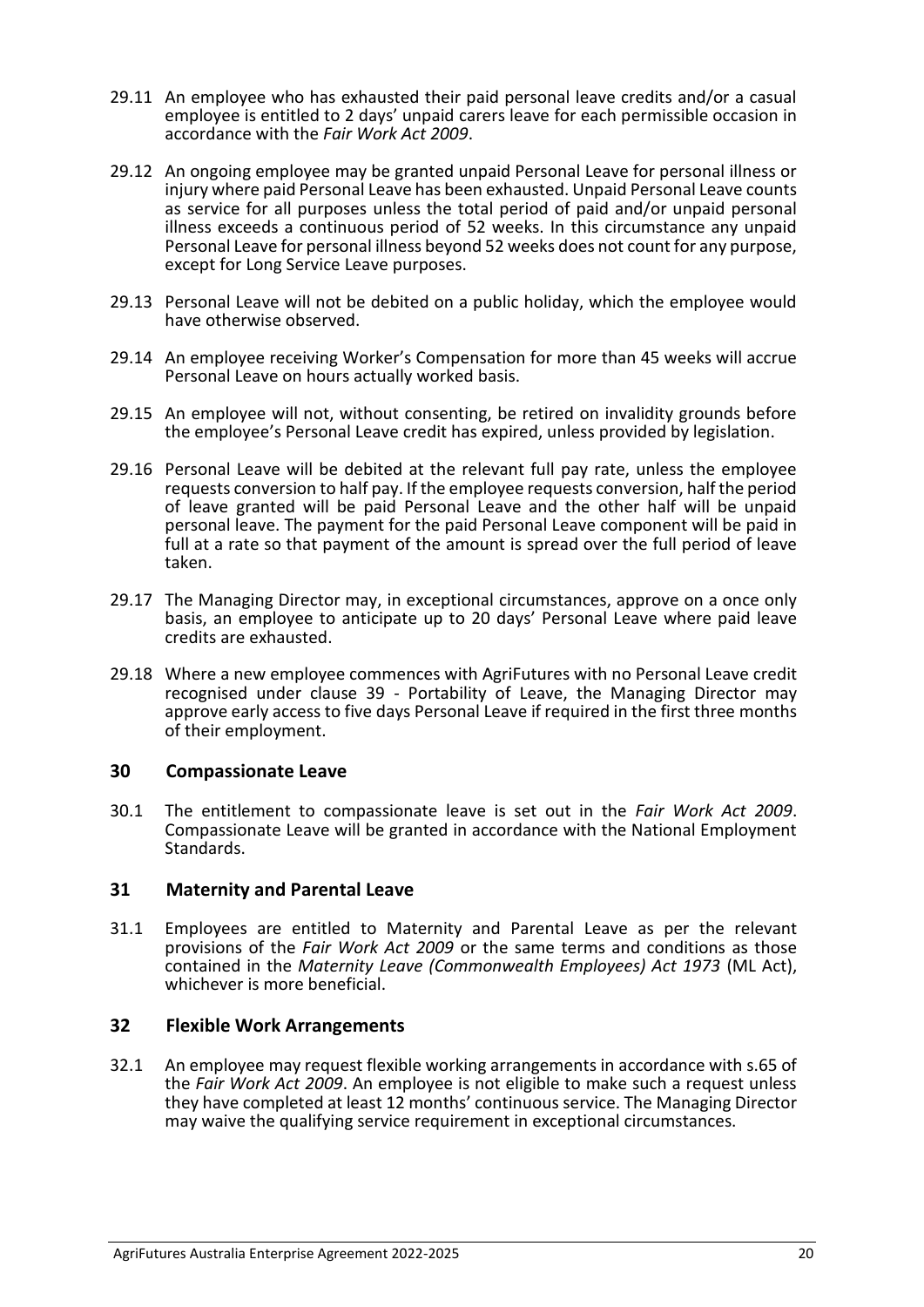#### <span id="page-20-0"></span>**33 Community Service Leave**

- 33.1 Employees (other than casual employees) are entitled to paid Community Service Leave (as defined by the *Fair Work Act 2009*), which includes jury service, ceremonial duties, and emergency service responses (including associated training, reasonable travel and recovery time). Leave for jury service will be paid as per the National Employment Standards. An employee will continue to be paid for any period of jury service, but will be required to pay any amount of jury service payment received by the employee to the employer. The duration and frequency of the leave will be determined after due consideration of the circumstances of the request.
- 33.2 Casual employees engaging in an eligible community service activity are entitled to be absent from work in accordance with the provisions of the *Fair Work Act 2009*.

#### <span id="page-20-1"></span>**34 Defence Leave**

- 34.1 An employee will be granted leave to enable the employee to fulfil Australian Defence Force (ADF) Reserve and Continuous Full Time Service (CFTS) or Cadet Force obligations in accordance with the below provisions.
- 34.2 An employee is entitled to ADF Reserve Leave with pay, for up to four weeks during each financial year, for the purpose of fulfilling service in the ADF Reserve (Defence Reservists Leave).
- 34.3 Defence Reservists Leave will accumulate over two year periods, but will not be paid out on termination of employment.
- 34.4 During the employee's first year of ADF Reserve service, a further two weeks paid leave may, at the Managing Director's discretion, be granted to facilitate participation in additional ADF Reserve training, including induction requirements.
- 34.5 Employees are not required to pay their tax free ADF Reserve salary to the corporation in any circumstances.
- 34.6 An employee will be kept informed on workplace developments while undertaking Reserve Service.
- 34.7 An employee who is an officer or instructor of cadets in a Cadet Force may be granted paid leave of up to three weeks each financial year to perform duties as an officer or instructor of Cadets (Cadet Leave).
- 34.8 For these purposes 'Cadet Force' means the Australian Navy Cadets, Australian Army Cadets or the Australian Air Force Cadets.
- 34.9 Cadet Leave does not accumulate and will not be paid out on termination of employment.

#### <span id="page-20-2"></span>**35 Long Service Leave**

- 35.1 An employee will be entitled to long service leave in accordance with the provisions of the *Long Service Leave (Commonwealth Employees) Act 1976* (LSL Act).
- 35.2 In accordance with the LSL Act long service leave of three calendar months is provided after ten years' continuous service and pro rata thereafter. All leave is subject to approval by AgriFutures.
- 35.3 Any payment in lieu of long service leave entitlements on cessation of employment will be paid in accordance with the LSL Act. Payment will be made at the employee's annual base salary rate prior to any salary packaging arrangement at the time of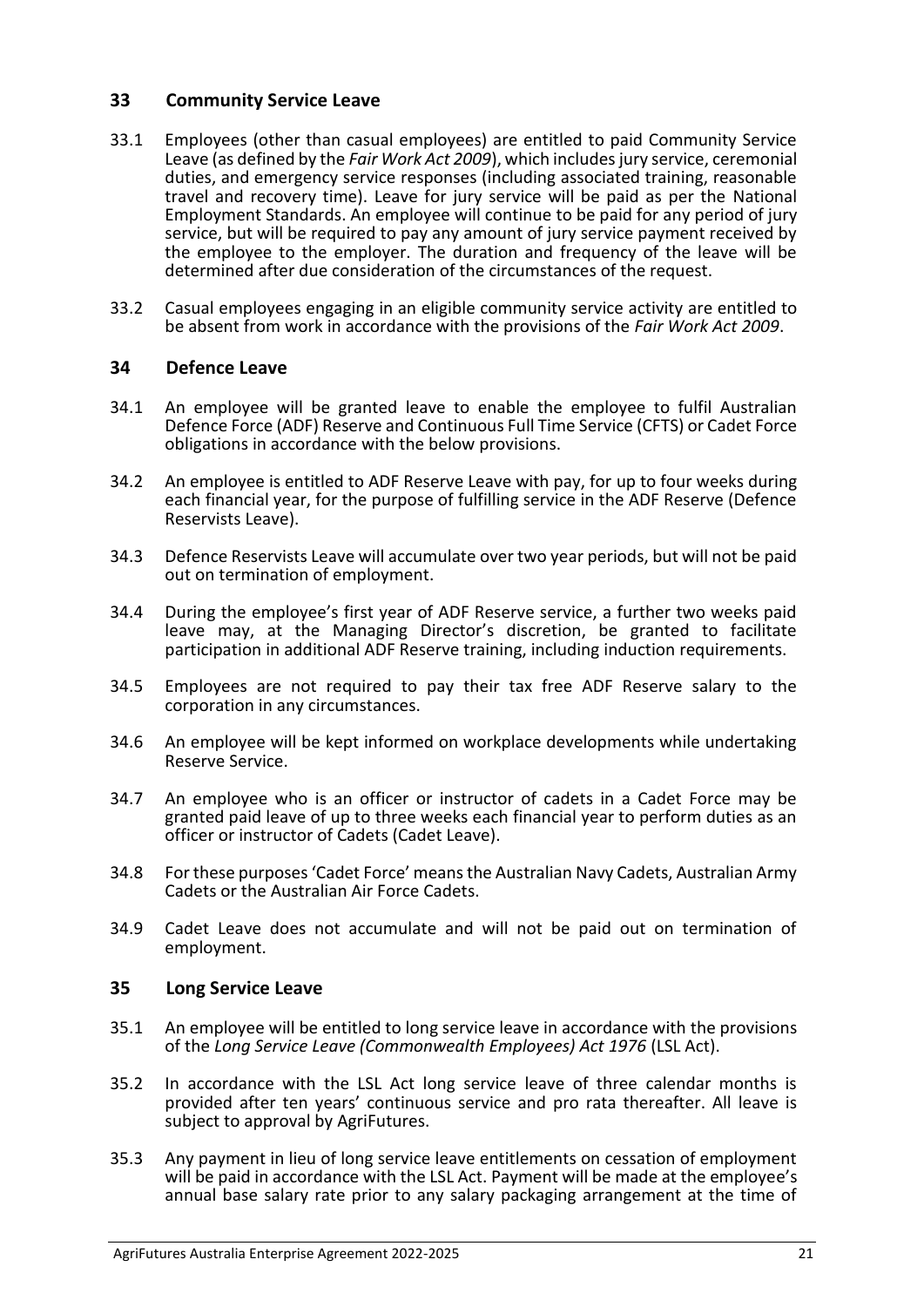cessation. When employees are eligible to take Long Service Leave, the minimum period during which Long Service Leave can be taken is seven calendar days (14 days at half pay).

35.4 Long Service Leave cannot be broken with other periods of leave, except as otherwise provided by the applicable legislation.

#### <span id="page-21-0"></span>**36 Ceremonial and Cultural Leave**

36.1 Employees are entitled to one day as paid leave to participate in activities for ceremonial and cultural reasons (including during NAIDOC Week). This can be taken as either a full day absence or several short absences to the equivalent of one day across the week.

#### <span id="page-21-1"></span>**37 Family and Domestic Violence Leave**

37.1 Employees are entitled to Family and Domestic Violence Leave in accordance with the provisions of the *Fair Work Act 2009*.

#### <span id="page-21-2"></span>**38 Miscellaneous Leave**

38.1 The Managing Director may, at their absolute discretion, approve leave for reasons not covered by leave entitlements under the *Fair Work Act 2009* or this Agreement, having regard to operational requirements. This is known as miscellaneous leave and may be with or without pay and may count, or not count as service.

#### <span id="page-21-3"></span>**39 Portability of Leave**

- 39.1 For all new permanent employees joining AgriFutures Australia from an employer staffed under the *Public Service Act 1999*, *Parliamentary Services Act 1999* or from an Authority under the *Public Governance, Performance and Accountability Act 2013*  accrued annual leave will be transferred and/or recognised provided there is no break in service of more than three months and the funding for the leave is transferred by the losing agency. Long service leave will be treated in accordance with the LSL Act.
- 39.2 Where a staff member leaves AgriFutures Australia to commence employment with an employer staffed under the *Public Service Act 1999, Parliamentary Services Act 1999* or an Authority under the *Public Governance, Performance and Accountability Act 2013*, AgriFutures Australia shall transfer the funding for any unused annual leave not paid out on cessation, provided the gaining agency agrees to recognise the leave credit balance. LSL will be treated in accordance with the LSL Act.
- 39.3 On commencement with AgriFutures, the Managing Director may exercise discretion to recognise unused leave credits, or a portion of unused leave credits which have not been paid out in lieu, other than those provided for in clauses 39.1, as considered appropriate for the attraction of employees. LSL will be treated in accordance with the LSL Act.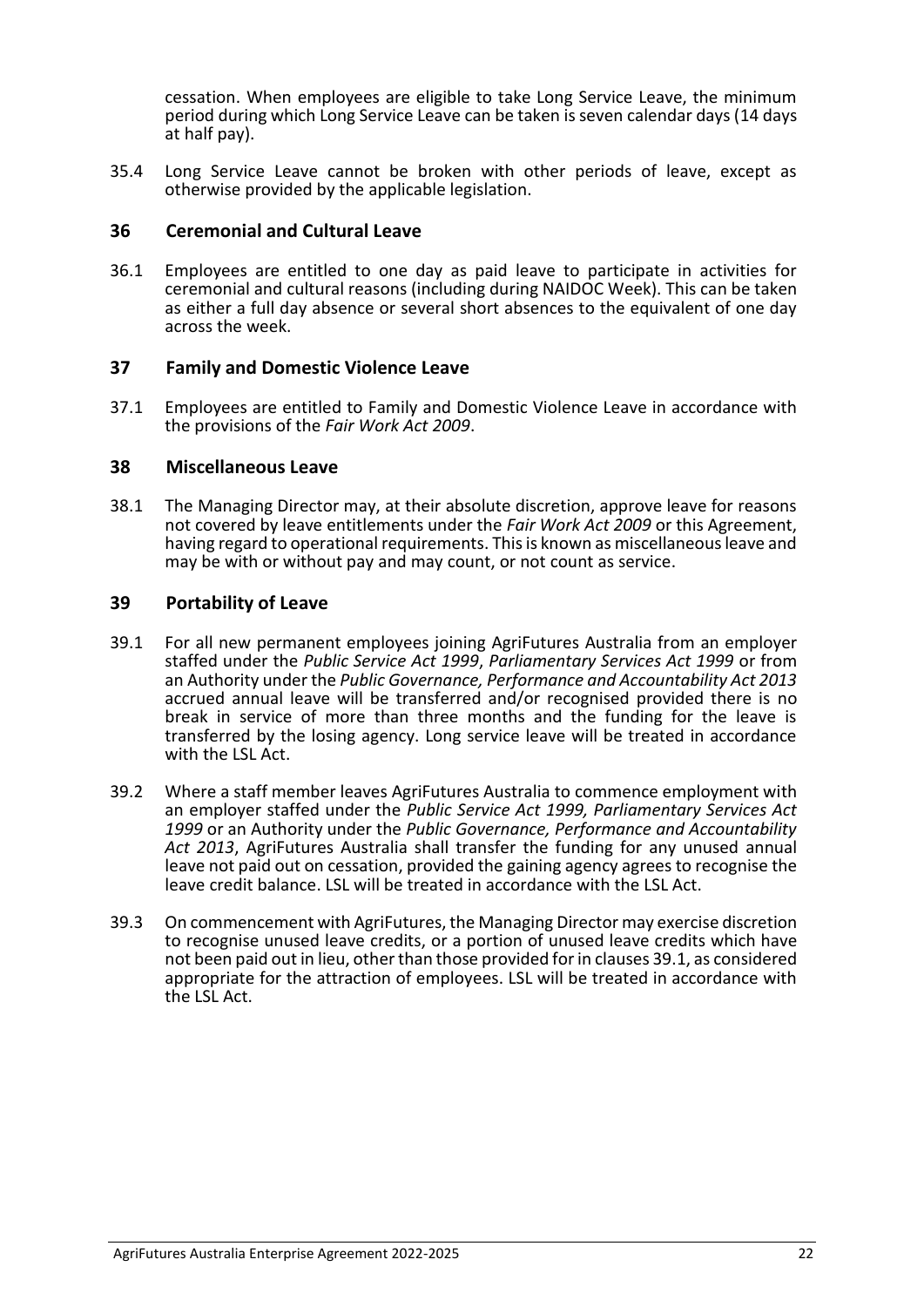# <span id="page-22-0"></span>**Part 5 - Allowances and Reimbursements**

#### <span id="page-22-1"></span>**40 First Aid Allowance**

- 40.1 An employee who possesses a current first aid qualification from a recognised training authority at the applicable minimum level set out in the Work Health and Safety Code of Practice, and is approved by the Managing Director as a First Aid Officer, will be paid a fortnightly allowance. An allowance rate of \$29.50 applies prior to commencement of this agreement. The allowance rate will be adjusted by the Wage Price Index, Australia – Private Sector Adjustment (from the most recently released June quarter as advised by the Australian Public Service Commission) on:
	- a. the commencement date of this agreement;
	- b. 12 months from the date of commencement; and
	- c. 24 months from the date of commencement.
- 40.2 AgriFutures will meet the cost of maintaining the currency of the first aid qualification for approved First Aid Officers.

#### <span id="page-22-2"></span>**41 Payment of Professional Expenses**

41.1 Where the Managing Director agrees it is considered essential for the performance of duties, AgriFutures Australia will pay for or reimburse the employee for the direct costs of the membership of professional bodies or mandatory professional registration fees. AgriFutures Australia will provide time to assist the employee to meet ongoing professional education requirements.

#### <span id="page-22-3"></span>**42 Business Related Expenses**

- 42.1 Employees will be reimbursed for approved expenditure incurred during the course of business.
- 42.2 Prior to reimbursing an employee for expenses incurred by the employee, AgriFutures will require production of receipts or other evidence of such expenses having been incurred in the performance of the employee's duties.
- 42.3 Mobile phones for business use will be provided to employees at the discretion of the Managing Director. Where an employee is approved to utilise their own private mobile phone for business use the employee will be reimbursed an amount equivalent to the corporate mobile plan cost for AgriFutures.
- 42.4 Where a mobile phone has not been provided to an employee and their own private telephone is used for business purposes, the employee will be reimbursed the business related amount. The employee must provide a copy of the telephone account with the business related telephone calls percentage clearly detailed.

#### <span id="page-22-4"></span>**43 Motor Vehicle Allowance**

43.1 Where the Managing Director considers that it will result in greater efficiency or involve less expense, he or she may authorise an employee to use a private motor vehicle owned or hired by the employee at their own expense for official purposes. Where so authorised, an employee will be entitled to a motor vehicle allowance at a rate equivalent to that set by the Australian Taxation Office (ATO) for claiming a deduction for car expenses via the cents per kilometre method.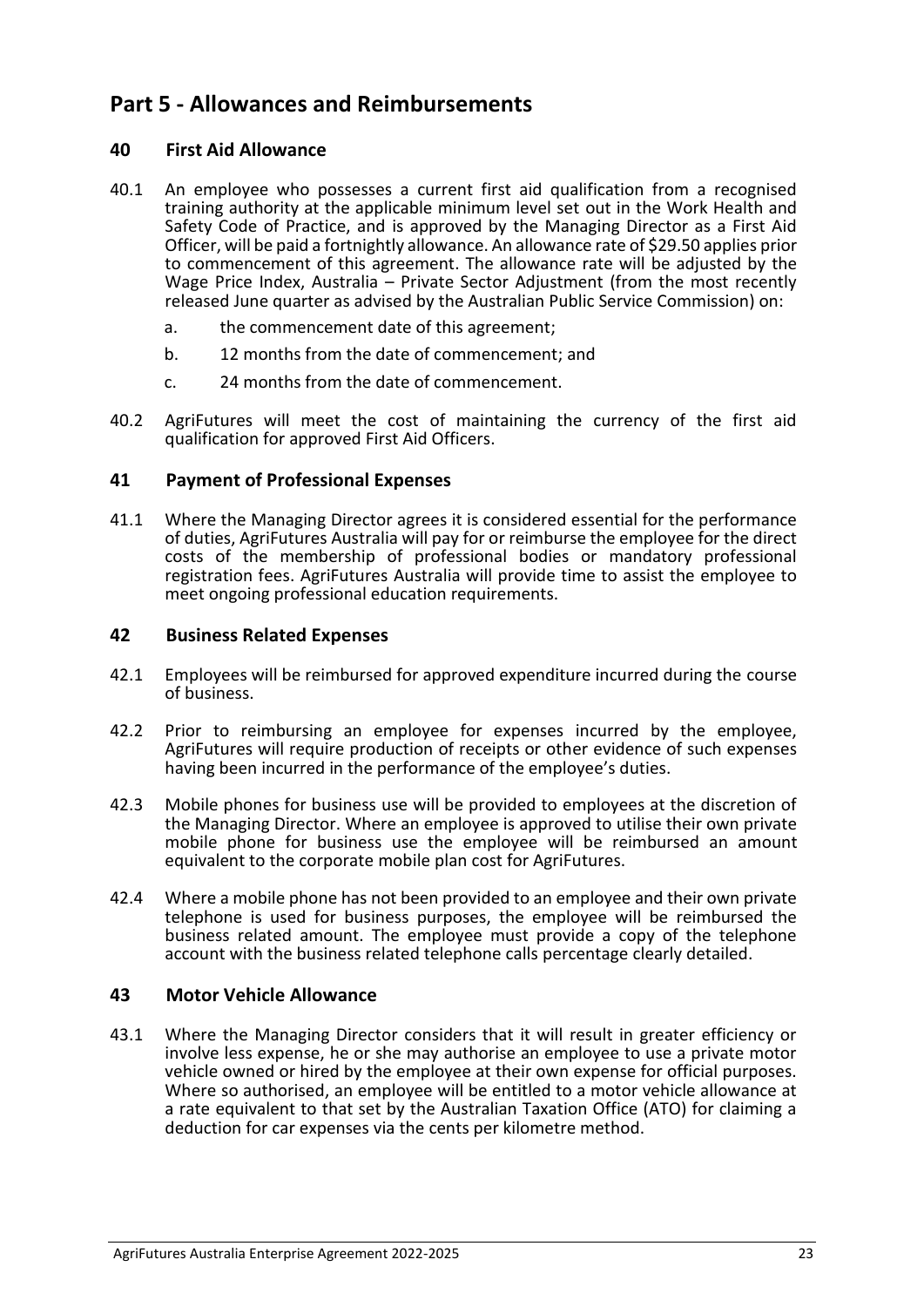#### <span id="page-23-0"></span>**44 Health and Lifestyle Reimbursement**

- 44.1 AgriFutures recognises that healthy and active employees with an appropriate work/life balance are likely to be more productive in the workplace. AgriFutures will continue to promote health and lifestyle initiatives.
- 44.2 Employees employed by AgriFutures on 1 April each year, are entitled to be reimbursed (on production of receipts) to a maximum of \$300 per annum for the purchase of Health and Lifestyle activities and equipment approved by the Managing Director.
- 44.3 Purchases by employees can be made at any time during the year, but claims will only be accepted in April and paid in May of each year for processing efficiency.

#### <span id="page-23-1"></span>**45 Spectacles or other Eyewear**

- 45.1 AgriFutures will reimburse an employee an amount not exceeding \$150, every two years, for the cost of eyewear prescribed by an optometrist or ophthalmologist that is required by the employee in the performance of their work.
- 45.2 Where the employee claims a benefit under their medical insurance coverage which only partially meets the cost of the spectacles or other eyewear, reimbursement will be the difference between the actual cost incurred and the amount paid by the medical insurance scheme to a maximum \$150.

#### <span id="page-23-2"></span>**46 Cancellation of Leave**

46.1 Where an employee's Annual Leave is cancelled without reasonable notice or an employee is recalled to work from Annual Leave, where requested, AgriFutures will reimburse an employee reasonable travel costs and incidental expenses (such as the cost of alternative childcare) not otherwise recoverable under any insurance or from any other source.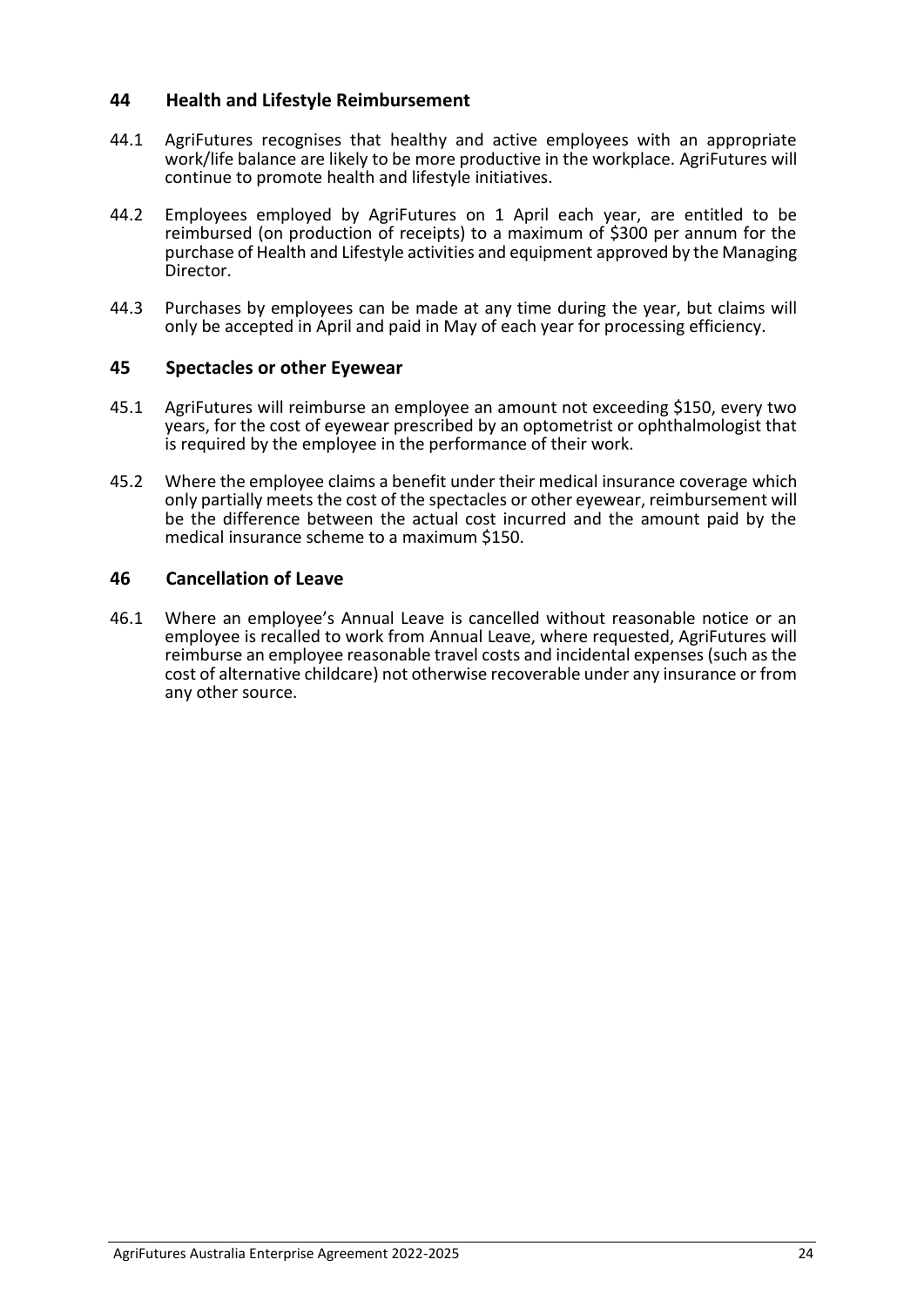# <span id="page-24-0"></span>**Part 6 - Travel Provisions**

#### <span id="page-24-1"></span>**47 Principles for undertaking Travel**

- 47.1 The key principles under which AgriFutures employees undertake travel are:
	- a. employees should neither gain nor lose financially as a result of travelling on official business;
	- b. travel should only be undertaken when it is the most effective way to achieve AgriFutures' purpose;
	- c. other avenues for meeting business requirements that do not require travel (i.e., teleconference or web conference) should always be considered prior to any travel arrangements being made;
	- d. in organising and approving travel for Official Business, Delegates should consider the most appropriate and relevant application of the AgriFutures Travel requirements to ensure that employees are able to undertake their Official Travel in the most effective and efficient manner possible; and
	- e. in exceptional circumstances the Managing Director may approve additional travel expenditure

#### <span id="page-24-2"></span>**48 Travel Time**

- 48.1 Where practical, travel should occur within the employee's ordinary span of hours.
- 48.2 An AgriFutures employee, below Grade 6, required to travel within Australia away from their regular workplace, outside of their standard days and hours, will accrue flex time.
- 48.3 In exceptional circumstances the Managing Director may approve reasonable time off, on an hour for hour basis, for an employee Grade 6 or above, who undertakes travel outside normal working hours.
- 48.4 Overtime shall not be payable for travelling time unless otherwise determined by the Managing Director.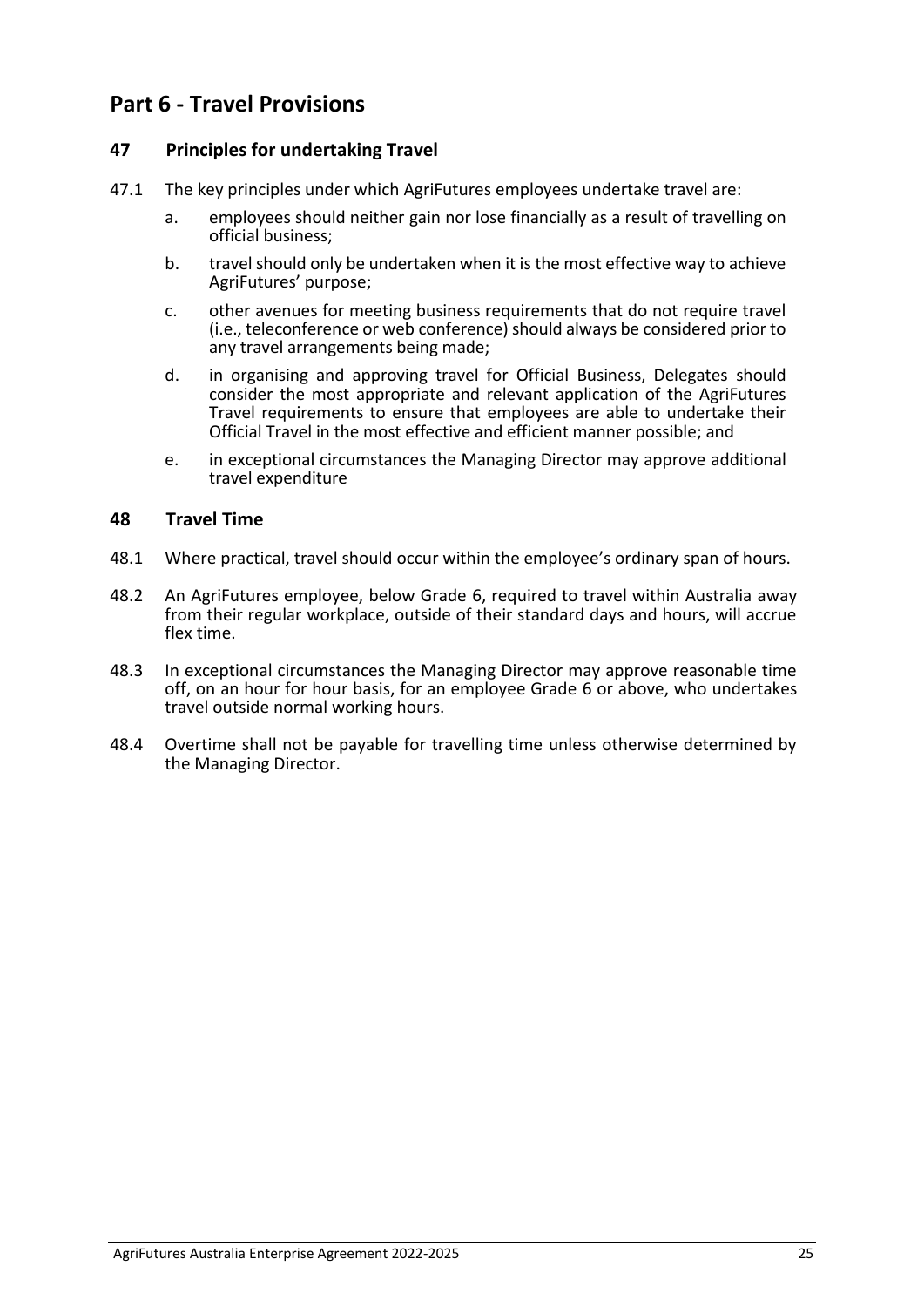# <span id="page-25-0"></span>**Part 7 - Balancing Work and Personal Life**

#### <span id="page-25-1"></span>**49 Principles**

- 49.1 AgriFutures is committed to providing employees with the flexibility to balance both personal and professional commitments. AgriFutures and its employees recognise the benefits that flex time, flexible working hours and regular part-time work provide individuals and the work area to meet these commitments.
- 49.2 When setting arrangements for an employee's pattern of work, all parties to this agreement shall give genuine consideration to AgriFutures Australia's operational requirements and the personal needs of the employee.

#### <span id="page-25-2"></span>**50 Meeting Times**

50.1 Employees and managers will consider factors relating to work and personal balance in arranging meetings, and wherever possible, meetings will commence no earlier than 9:30am and finish no later than 5:00pm.

#### <span id="page-25-3"></span>**51 Flexible Work**

- 51.1 Managers and employees are responsible for ensuring that attendance records are accurate and that operating efficiency is maintained while employees work flexible hours. It is important that managers and employees recognise and accept their mutual responsibility to integrate the management of working hours and leave planning, including flex time, flex leave and time off in lieu, into their overall approach to work.
- 51.2 Managers have a responsibility to:
	- a. manage the employee's hours of work to ensure that they are productively employed; and
	- b. minimise the extent to which employees are required to work excessive hours.

#### Flex Time

- 51.3 Flex time is a system that provides eligible employees and managers with the flexibility to vary working hours and work patterns to the benefit of AgriFutures, the individual and stakeholders.
- 51.4 Casual employees and employees in AgriFutures Grade 6 and above are not eligible for flex time.
- 51.5 Eligible employees must keep a flex record on a daily basis, and provide the record to their manager each fortnight for approval.
- 51.6 All signed flex records must be provided to the relevant Manager within five working days of the end of each fortnight.
- 51.7 The Managing Director may, where it is reasonable to do so because an employee has failed to comply with the provisions of flex time, remove that employee from flex time for a specified period and that employee will revert to working the hours of a standard day or the prescribed part-time hours. Any disagreement with the decision to revert the employee will not prevent the decision from being carried out. However, the matter is subject to the Dispute Settlement Procedures under this Agreement.
- 51.8 The settlement period for flex time in AgriFutures is four weeks.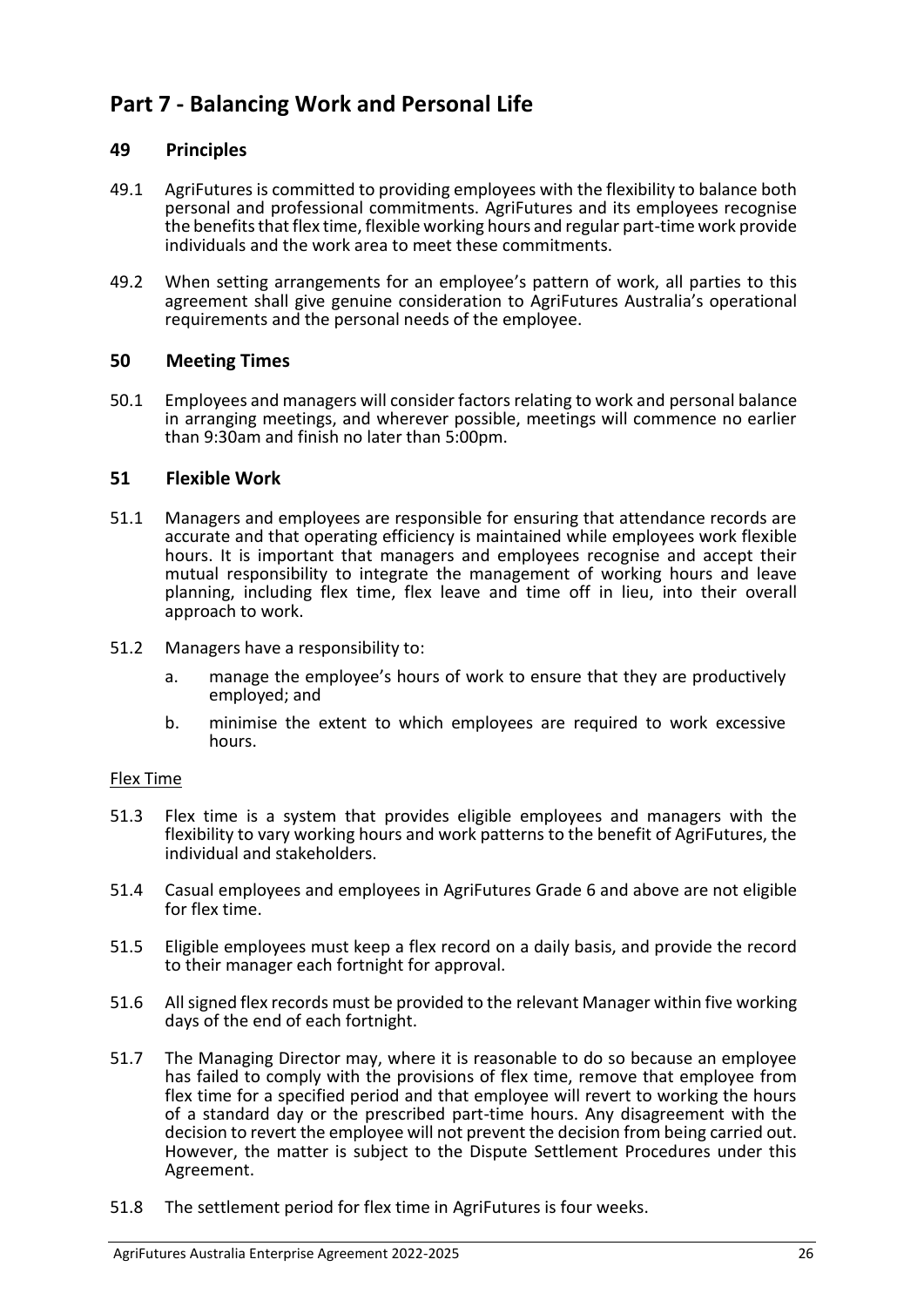- 51.9 Eligible employees may accumulate a credit of up to a maximum of 37.5 hours at the end of a settlement period.
- 51.10 Where the maximum flex credit has been reached, the employee and his/her supervisor will meet to assess how to reduce the flex leave credit to less than maximum hours over the next settlement period or other period as agreed.
- 51.11 The Managing Director may agree to an employee retaining more than the maximum flex credit in unusual or exceptional circumstances.
- 51.12 Where, due to work requirements or workload, it is not practicable for an employee to reduce flex credits below 37.5 hours over two settlement periods, the employee will be paid the excess flex credit in the following pay period to reduce the credits to 37.5 hours.
- 51.13 Employees may accumulate a flex debit. The maximum accruable flex debit to be carried over from one settlement period to another will be 10 hours.
- 51.14 Part-time employees may accumulate flex time credit hours on a pro rata basis.
- 51.15 When an employee ceases employment with AgriFutures, credit balances will be paid out at the employee's standard hourly rate.
- 51.16 Debit balances will result in the employee's final salary being reduced by an amount equal to the standard hourly rate times the number of debit hours accumulated by the employee.
- 51.17 Employees who are medically unwell on an agreed flex day may elect to apply for Personal Leave on presentation of a medical certificate.
- 51.18 Employees may take flex leave in conjunction with Annual Leave, provided the flex leave is taken immediately prior to and/or immediately following the Annual Leave.

#### Time Off in Lieu (TOIL)

- 51.19 Grades 6, 7 and 8 employees are senior professionals of AgriFutures. Their focus on achievement of organisational outcomes may involve considerable work effort, variable work hours and a requirement to work over and above standard working hours and days. All employees have a right to refuse to work unreasonable hours consistent with s62 of the *Fair Work Act 2009* as outlined in clause 21.1 of this Agreement.
- 51.20 Employees classified at Grades 6 and above do not have access to flex time or extra duty provisions. Flexible hours of work for these employees will be designed and agreed between the employee and manager taking into account the need to balance the achievement of organisational outcomes and individual personal commitments.
- 51.21 General Managers are also able to provide time off in lieu (TOIL) to recognise sustained additional hours worked. While TOIL cannot be one for one it should be fair and reasonable in relation to the additional hours worked. TOIL should be taken as soon as practical after the additional hours worked, usually within three months, at a time agreed between the manager and employee.

#### <span id="page-26-0"></span>**52 Home Based Work**

- 52.1 Whilst an employee may apply for home-based work arrangements, the primary place of work is the AgriFutures office.
- 52.2 The Managing Director will consider applications for home-based work on a case-bycase basis.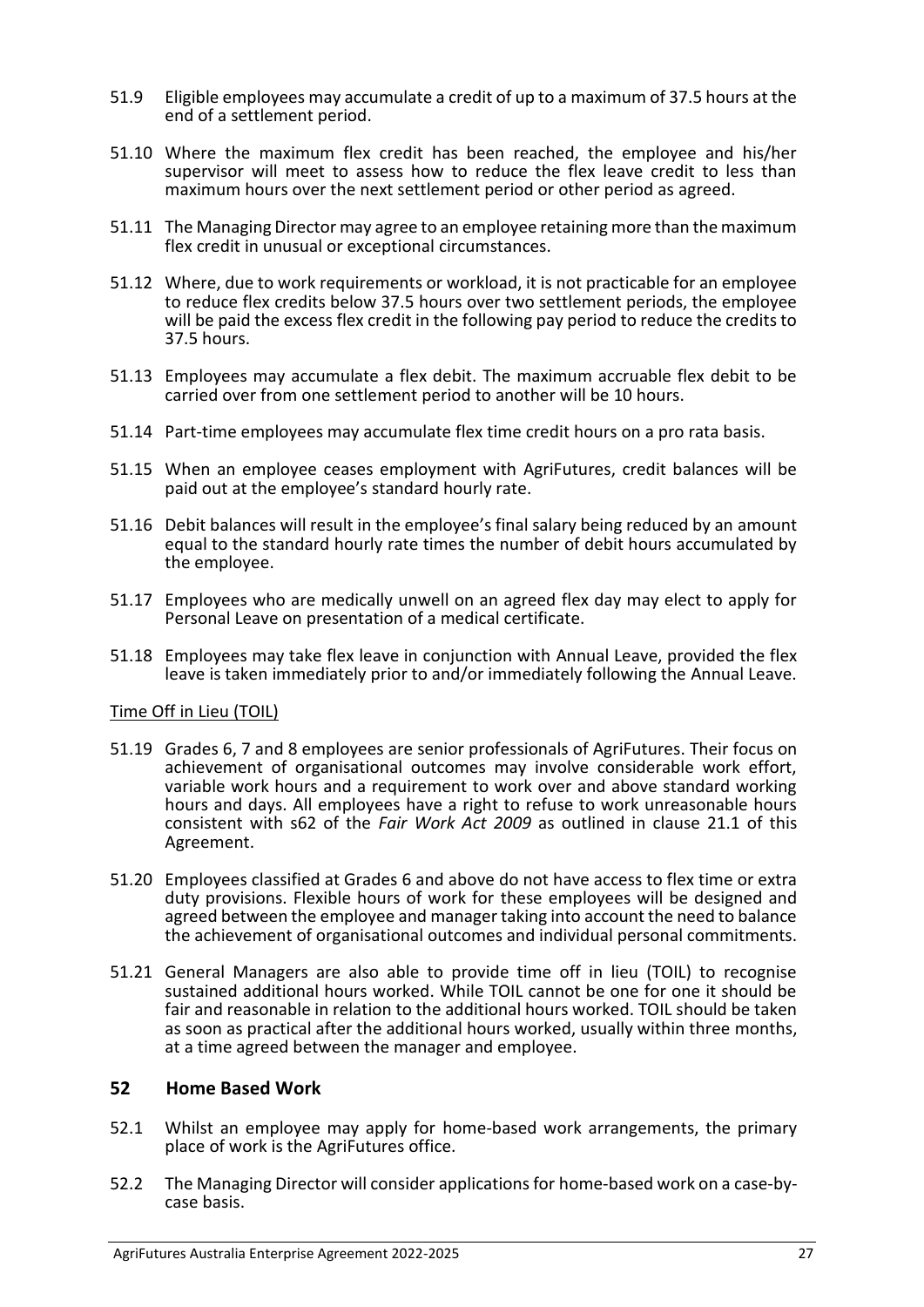- 52.3 The operational and organisational needs of AgriFutures, including the impact on other members of staff, is the primary factor in the consideration of applications for home-based work.
- 52.4 AgriFutures may approve an application for an employee to work from home/work away from the office on either a regular or temporary basis. These arrangements will be reviewed every six months or earlier on the request of either party. AgriFutures may vary or terminate the arrangement as a result of operational requirements or the ineffectiveness of the arrangement.
- 52.5 Following approval of a work from home request, AgriFutures will arrange a Work Health and Safety audit.
- 52.6 Any modifications required as a result of this audit will be at the employee's expense unless AgriFutures requires the employee to work from home.
- 52.7 The employee must take all reasonable steps to comply with any reasonable and lawful directions given by the manager and to comply with work health and safety standards.
- 52.8 In determining appropriate work arrangements, managers and employees will consider the following (not exhaustive) list of issues:
	- a. appropriate and effective communication with office-based employees;
	- b. the need to ensure adequate interaction with colleagues;
	- c. the nature of the job and operational requirements;
	- d. privacy and security considerations;
	- e. health and safety considerations;
	- f. effect on stakeholders; and
	- g. adequate performance monitoring arrangements.

#### <span id="page-27-0"></span>**53 Employee Assistance Program**

53.1 An Employee Assistance Program is available to provide a confidential, professional counselling service to help employees and their families resolve work related and personal problems.

#### <span id="page-27-1"></span>**54 Influenza Vaccinations**

54.1 The Managing Director will provide access to influenza vaccinations on an annual basis, at AgriFutures' expense, to employees wishing to participate. Where the vaccination is not provided at the workplace, employees may make private arrangements to be vaccinated. Reimbursement will be provided but limited to the cost of the influenza vaccine.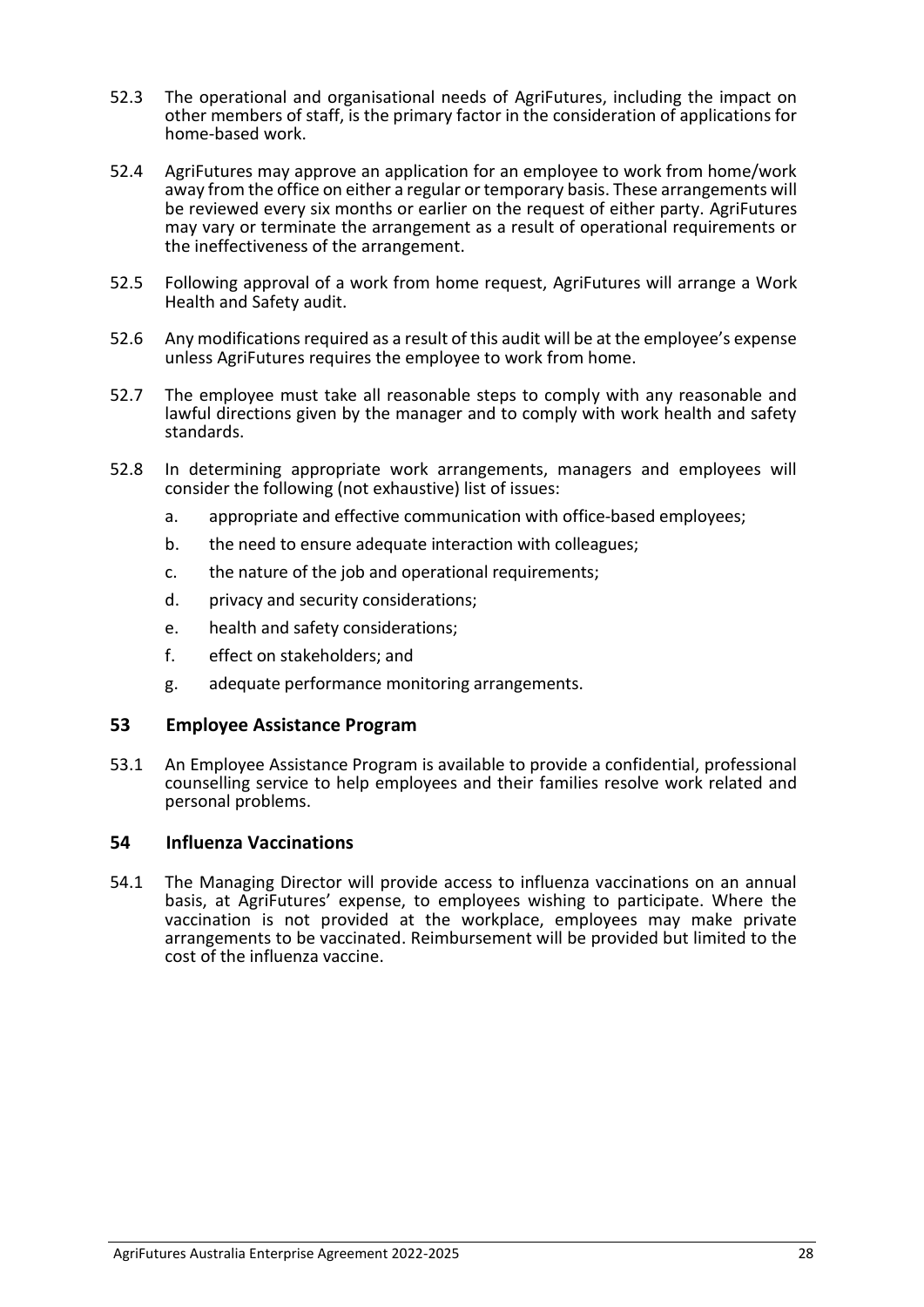# <span id="page-28-0"></span>**Part 8 - Performance and Advancement**

#### <span id="page-28-1"></span>**55 Higher Duties**

- 55.1 An employee directed to perform part of the duties of a higher classification, as set out in the AgriFutures Classification as per clause 4.2 to this agreement, for a period of more than one week (being five working days) will be paid an allowance determined by the Managing Director commensurate with the part of the duties of the higher classification being undertaken. The allowance is payable for the entire period to which the direction relates.
- 55.2 An employee directed to perform in full or in part, the duties of a classification higher than Grade 6, for a period of more than one week (being five working days) will be paid an allowance determined by the Managing Director commensurate with the duties of the higher classification being undertaken. The allowance is payable for the entire period to which the direction relates.

#### <span id="page-28-2"></span>**56 Probation**

- 56.1 On commencement of employment with AgriFutures, employees will be subject to a six-month period of probation. A notice of engagement will be provided to the employee prior to commencement specifying the probation period and any conditions that apply.
- 56.2 Employment during the probationary period may be terminated with one weeks' notice or pay in lieu.
- 56.3 The six-month probation period commences on the day of appointment and ceases six months after that date.
- 56.4 The managing unsatisfactory performance procedures do not apply during a period of probation.

#### <span id="page-28-3"></span>**57 Code of Conduct**

- 57.1 Employees are expected to adopt a high standard of conduct and professional and ethical behaviour in the performance of their duties and behave in a manner that maintains or enhances the reputation of AgriFutures.
- 57.2 All employees are expected to meet the following code of conduct:
	- a. behave honestly and with integrity in the course of AgriFutures employment;
	- b. act with care and diligence in the course of AgriFutures employment;
	- c. treat everyone with respect and courtesy, and without harassment, when acting in the course of AgriFutures employment;
	- d. comply with all applicable Australian laws, when acting in the course of AgriFutures employment;
	- e. comply with any lawful and reasonable direction given by personnel in AgriFutures who have authority to give the direction;
	- f. maintain appropriate confidentiality about dealings that the employee has with any Minister or Minister's member of staff;
	- g. disclose, and take reasonable steps to avoid, any conflict of interest (real or perceived) in connection with AgriFutures employment;
	- h. use Commonwealth resources in a proper manner;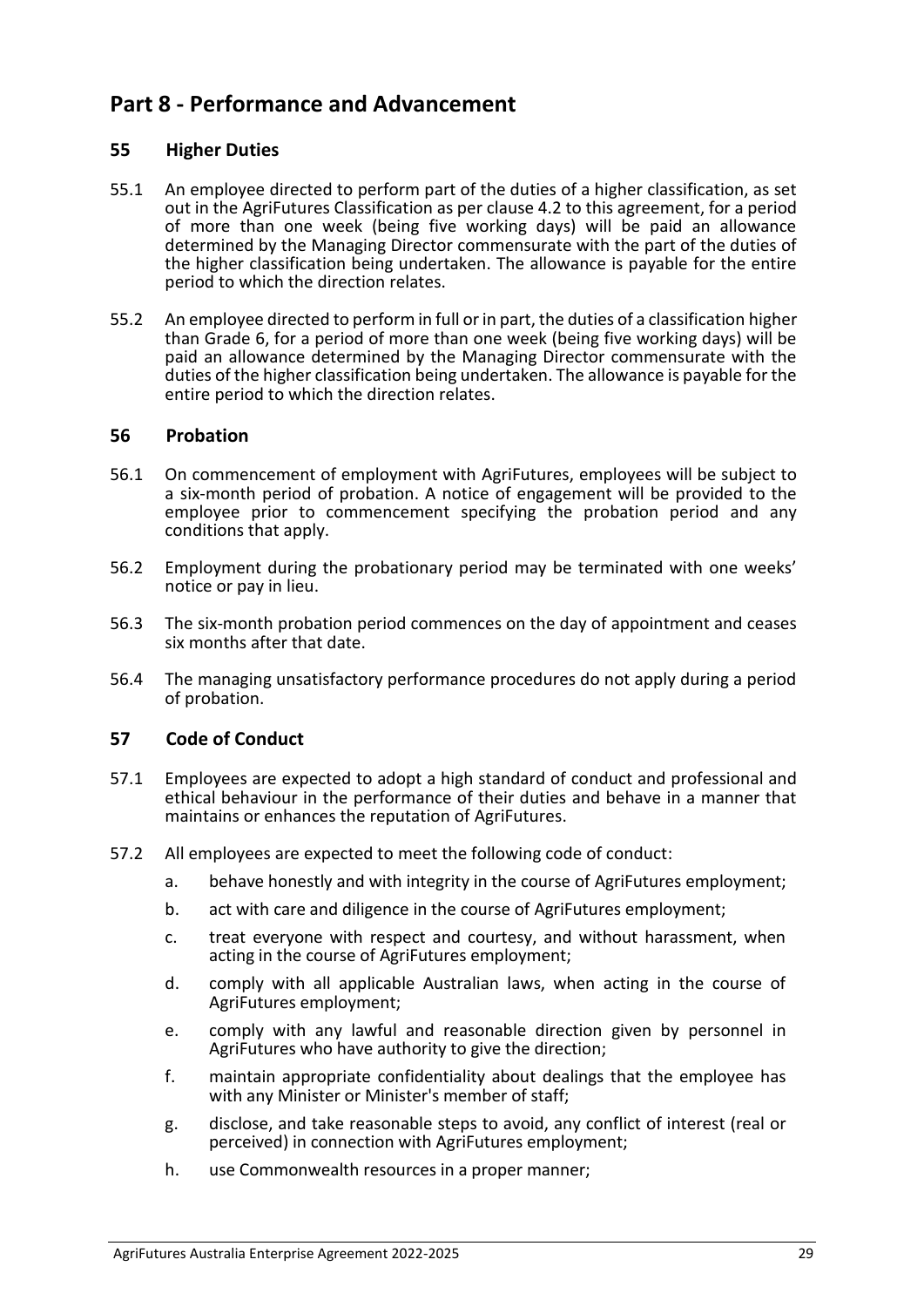- i. not provide false or misleading information in response to a request for information that is made for official purposes in connection with the employee's AgriFutures employment;
- j. not make improper use of:
	- i. inside information, or
	- ii. the employee's duties, status, power or authority, in order to gain, or seek to gain, a benefit or advantage for the employee or for any other person;
- k. at all times behave in a way that upholds the AgriFutures values and the integrity and good reputation of AgriFutures; and
- l. at all times behave in a way that upholds the good reputation of Australia, while on duty overseas.
- 57.3 Employees shall not disclose confidential information of AgriFutures, or remove confidential information from AgriFutures' premises without AgriFutures' approval, except as required in the normal performance of an employee's duties.
- 57.4 An employee must not engage in outside employment (paid or unpaid) without prior management approval where such employment would be, or could be, seen as a conflict of interest, or where the employee's employment with AgriFutures could be compromised through competing obligations or demands from the outside paid employment.
- 57.5 Employees must promptly declare to AgriFutures all facts relevant to any conflict or potential conflict of interest. AgriFutures reserves the right to seek declarations of conflict or potential conflict of interest from time to time. As an employee of AgriFutures, or on any matter concerning the business of AgriFutures otherwise than in accordance with the requirements of their position without the prior approval of the Managing Director.
- 57.6 Allegations of breaches of the conduct referenced in this clause or other misconduct will be dealt with in accordance with the principles of natural justice. The process for dealing with the allegations will be carried out with as little formality as possible and will be undertaken as quickly as possible, while allowing for proper consideration of matters involved.

#### <span id="page-29-0"></span>**58 Intellectual Property**

58.1 All intellectual property rights created by an employee during the course of their employment vest with AgriFutures. Nothing in this agreement grants any rights to an employee to any intellectual property of any form, created or otherwise acquired in the course of their employment with the AgriFutures.

#### <span id="page-29-1"></span>**59 Performance Management**

- 59.1 AgriFutures and its employees will apply an annual performance management system linked to the financial year.
- 59.2 An employee will progress to the next level within a given Grade unless this performance review identifies that the employee is performing in an unsatisfactory manner. This does not limit AgriFutures' capacity to address employee performance concerns at any other times.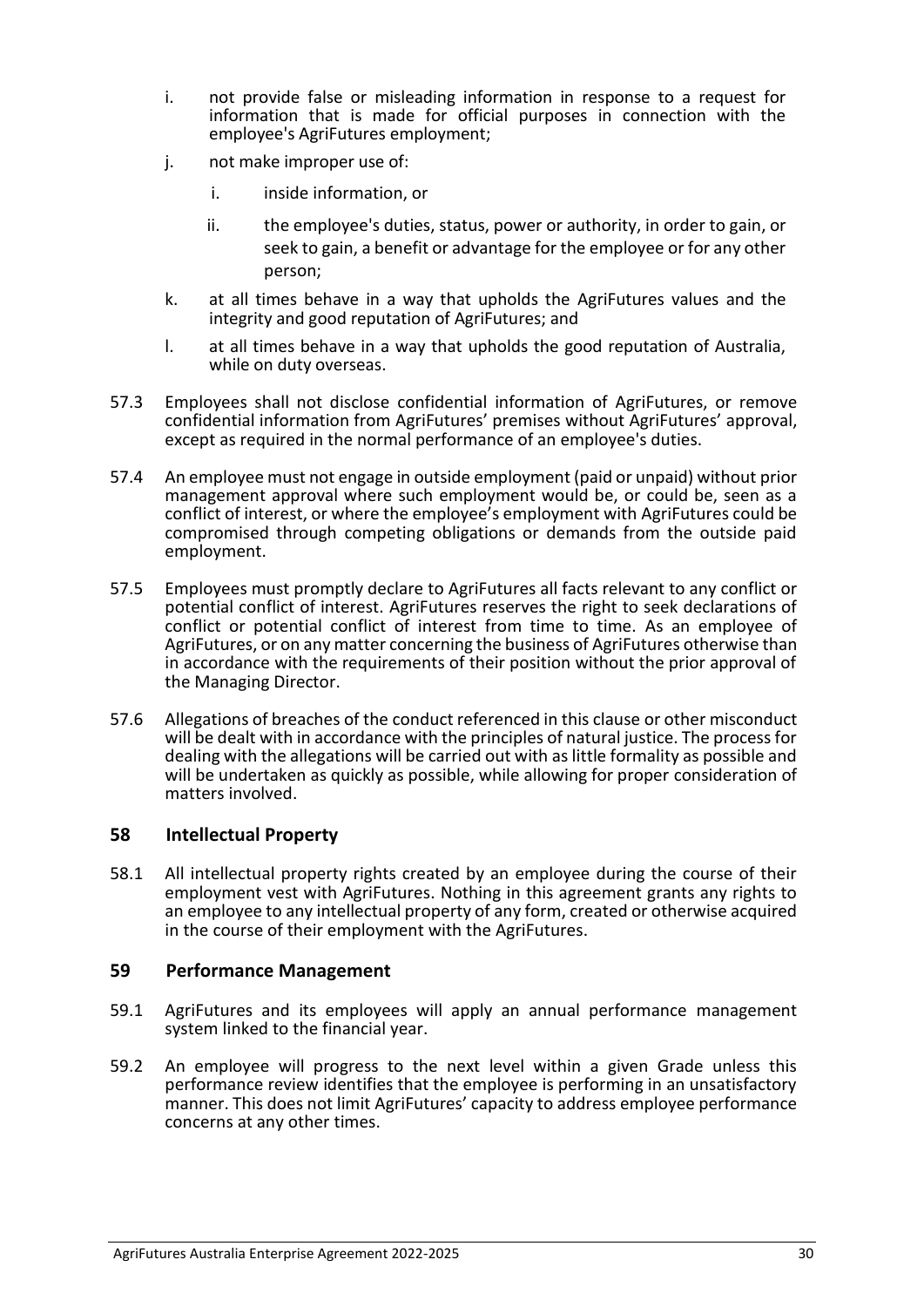#### <span id="page-30-0"></span>**60 Learning and Development**

- 60.1 AgriFutures may, at its discretion, approve funding for learning and development activities.
- 60.2 An authorisation for learning and development expenditure must be submitted for approval.
- 60.3 Financial support for learning and development activities will be by way of reimbursement of an agreed percentage of expenses on evidence of successful completion of a unit/course of study.
- 60.4 AgriFutures may approve an application for study leave to allow an employee reasonable time to attend a course/ complete study or examinations. Study leave is defined as leave for preparing for and attending exams, completing major assignments or specific course work.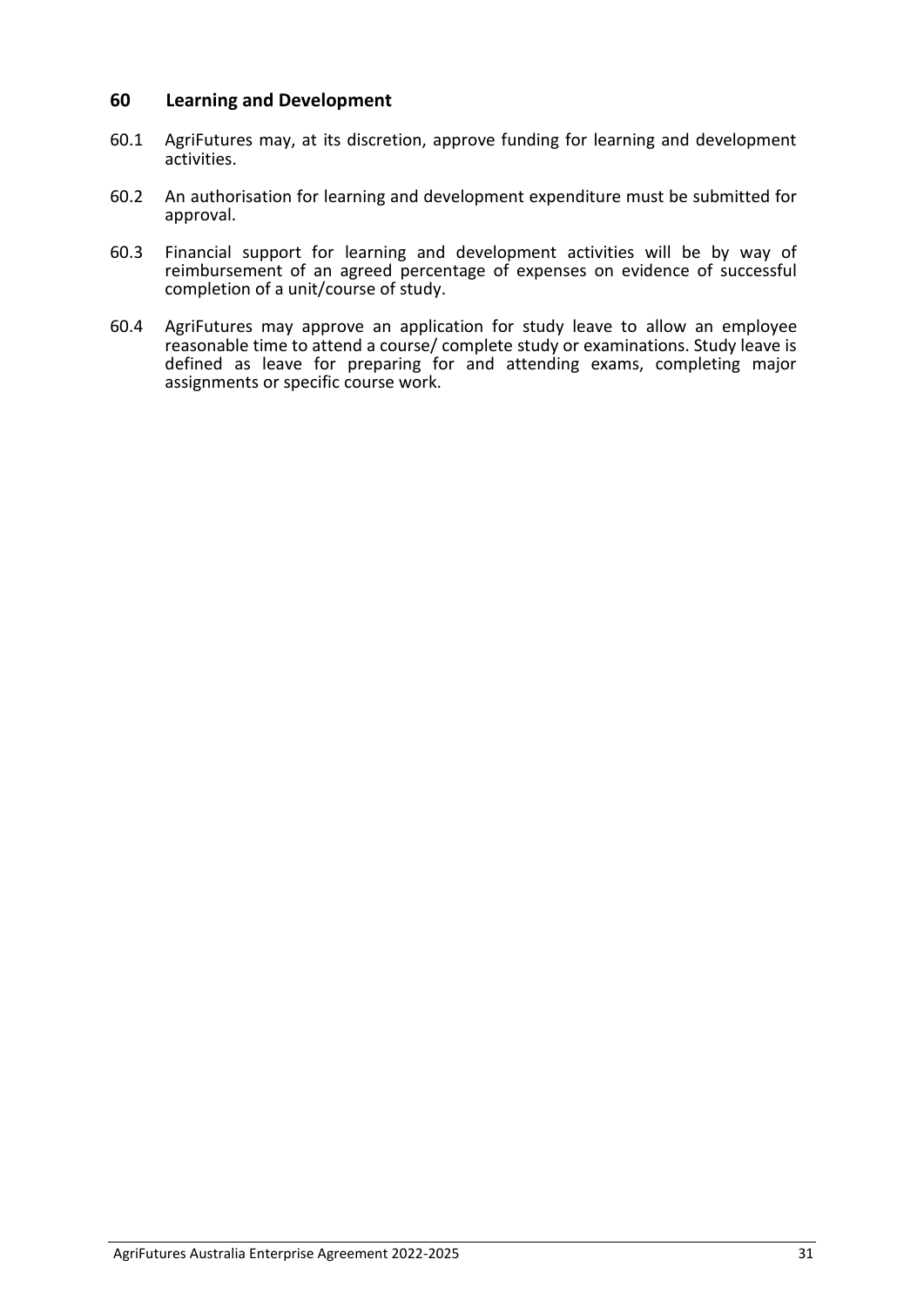# <span id="page-31-0"></span>**Part 9 - Workplace Consultation**

#### <span id="page-31-1"></span>**61 Consultation on Major Change**

- 61.1 This term applies if AgriFutures:
	- a. has made a definite decision to introduce a major change to production, program, organisation, structure or technology in relation to its enterprise that is likely to have a significant effect on the employees; or
	- b. proposes to introduce a change to the regular roster or ordinary hours of work of employees.
- 61.2 For a major change referred to in paragraph 61.1(a):
	- a. AgriFutures must notify the relevant employees of the decision to introduce the major change; and
	- b. sub clauses 61.3 to 61.9 apply.
- 61.3 The relevant employees may appoint a representative for the purposes of the procedures in this term.
- 61.4 If:
	- a. a relevant employee appoints, or relevant employees appoint, a representative for the purposes of consultation;
	- b. the employee or employees advise AgriFutures of the identity of the representative; AgriFutures must recognise the representative.
- 61.5 As soon as practicable after making its decision, AgriFutures must:
	- a. discuss with the relevant employees:
		- i. the introduction of the change; and<br>ii. the effect the change is likely to have
		- the effect the change is likely to have on the employees; and
		- iii. measures AgriFutures is taking to avert or mitigate the adverse effect of the change on the employees; and
	- b. for the purposes of the discussion—provide, in writing, to the relevant employees:
		- i. all relevant information about the change including the nature of the change proposed; and
		- ii. information about the expected effects of the change on the employees; and
		- iii. any other matters likely to affect the employees.
- 61.6 However, AgriFutures is not required to disclose confidential or commercially sensitive information to the relevant employees.
- 61.7 AgriFutures must give prompt and genuine consideration to matters raised about the major change by the relevant employees.
- 61.8 If a term in this agreement provides for a major change to production, program, organisation, structure or technology in relation to the AgriFutures enterprise, the requirements set out in paragraph 61.2(a) and 61.3 and 61.5 are taken not to apply.
- 61.9 In this term, a major change is likely to have a significant effect on employees if it results in:
	- a. the termination of the employment of employees;
	- b. major change to the composition, operation or size of the AgriFutures' workforce or to the skills required of employees;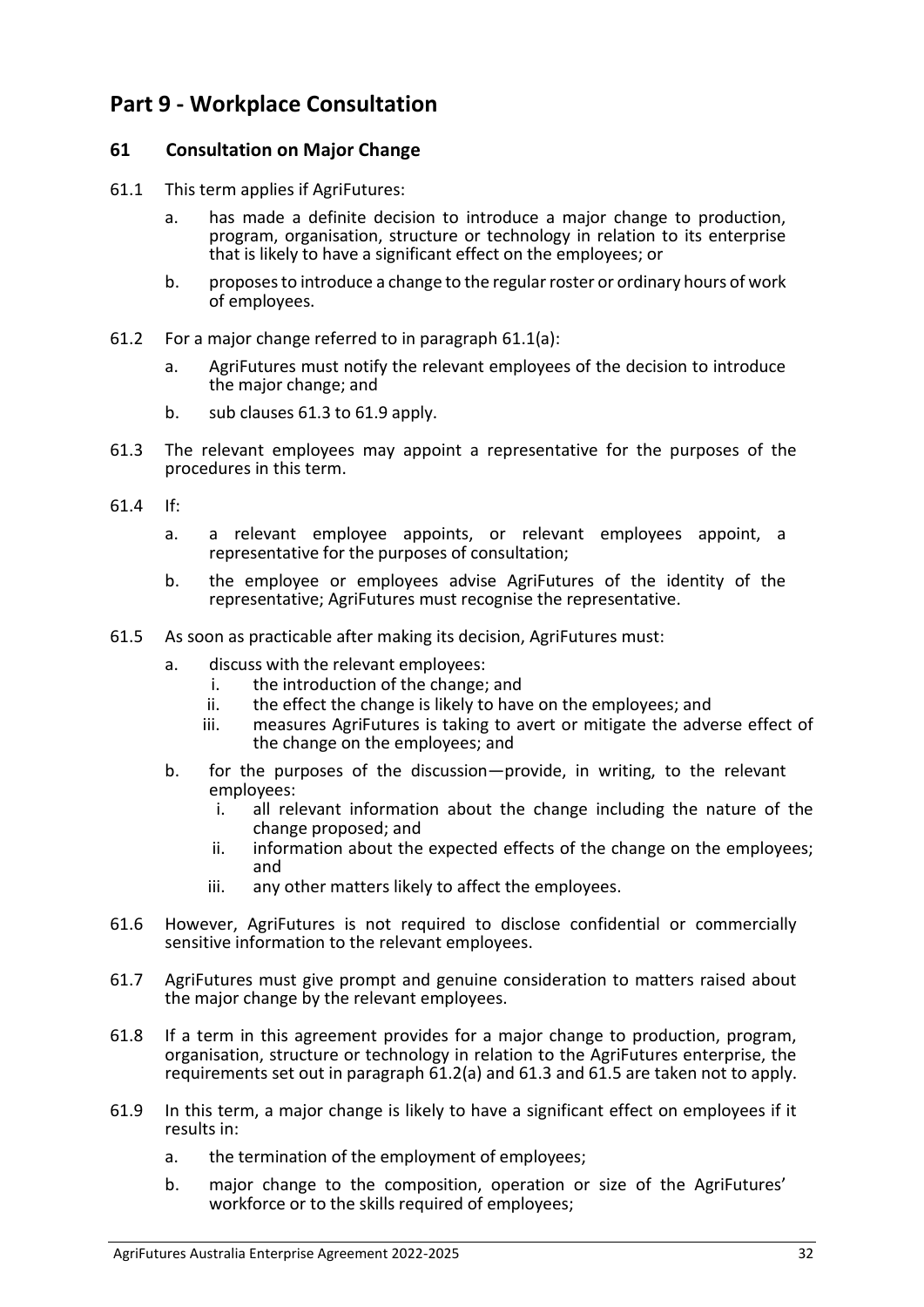- c. the elimination or diminution of job opportunities (including opportunities for promotion or tenure);
- d. the alteration of hours of work;
- e. the need to retrain employees;
- f. the need to relocate employees to another workplace; or
- g. the restructuring of jobs.

#### <span id="page-32-0"></span>**62 Change to regular roster or ordinary hours of work**

- 62.1 For a change referred to in paragraph 61.1(b):
	- a. AgriFutures must notify the relevant employees of the proposed change; and
	- b. sub clauses 62.2 to 62.7 apply.
- 62.2 The relevant employees may appoint a representative for the purposes of the procedures in this term.
- 62.3 If:
	- a. a relevant employee appoints, or relevant employees appoint, a representative for the purposes of consultation; and
	- b. the employee or employees advise AgriFutures of the identity of the representative, AgriFutures must recognise the representative.
- 62.4 As soon as practicable after proposing to introduce the change, AgriFutures must:
	- a. discuss with the relevant employees the introduction of the change; and
	- b. for the purposes of the discussion—provide to the relevant employees:
		- i. all relevant information about the change, including the nature of the change; and
		- ii. information about what AgriFutures reasonably believes will be the effects of the change on the employees; and
		- iii. information about any other matters that the employer reasonably believes are likely to affect the employees; and
	- c. invite the relevant employees to give their views about the impact of the change (including any impact in relation to their family or caring responsibilities).
- 62.5 However, AgriFutures is not required to disclose confidential or commercially sensitive information to the relevant employees.
- 62.6 AgriFutures must give prompt and genuine consideration to matters raised about the change by the relevant employees.
- 62.7 In this term, relevant employees mean the employees who may be affected by a change referred to in sub clause 61.1.

#### <span id="page-32-1"></span>**63 Workplace Consultative Committee**

- 63.1 AgriFutures is committed to communicating and consulting directly with employees, and where they choose, their representatives about workplace matters affecting them.
- 63.2 If it is established, the role of the Workplace Consultative Committee (WCC) will be to consider workplace issues referred by employees, employee representatives or AgriFutures management.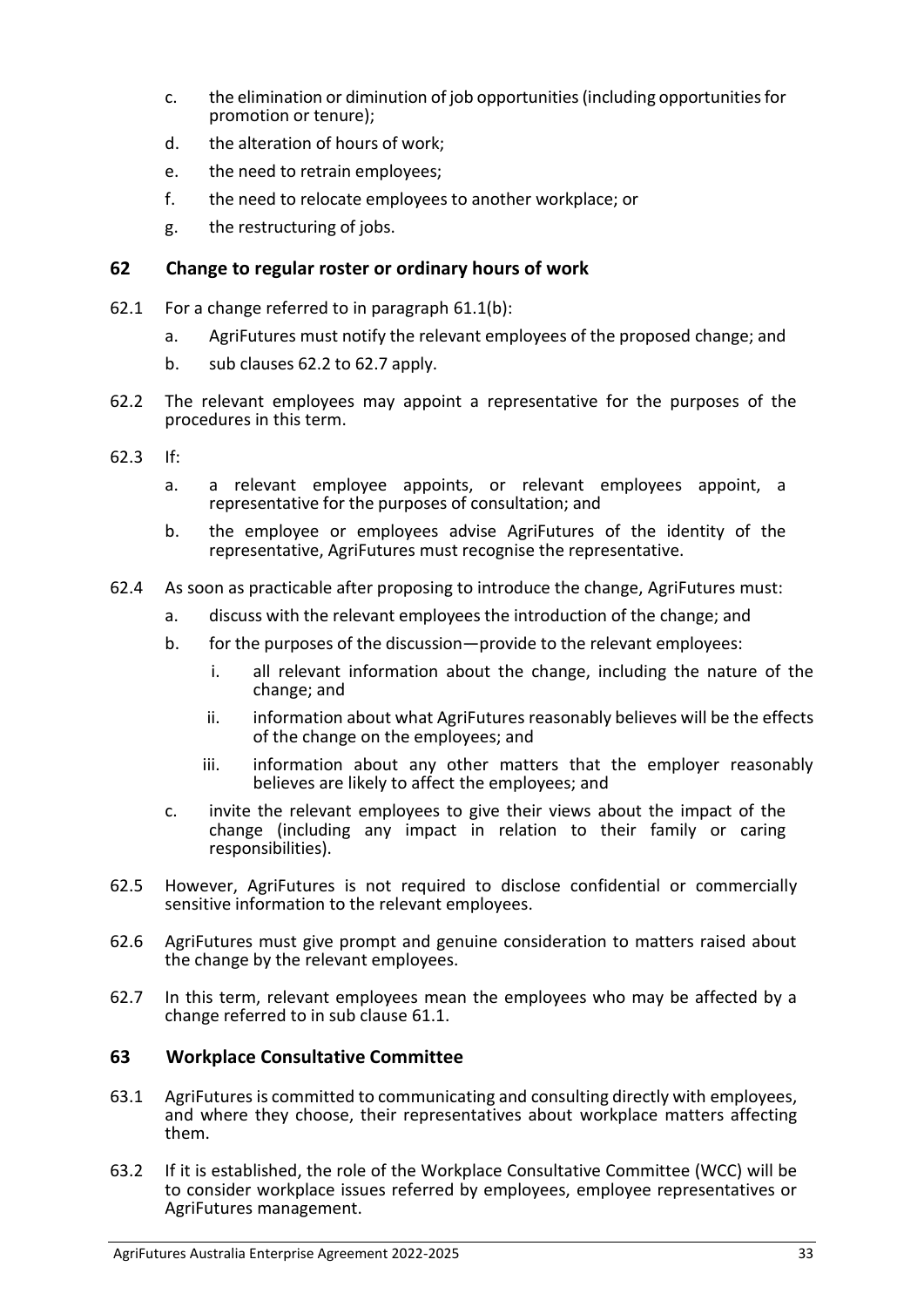- 63.3 All members of a WCC must give genuine consideration to matters referred to the WCC.
- 63.4 Matters which can be considered by a WCC include:
	- a. the implementation, application and intent of the provisions of this Agreement; and
	- b. the development, operation and variation of AgriFutures policies and guidelines that relate to AgriFutures terms and conditions of employment.
- 63.5 If it is established, the WCC will be comprised of two management representatives and four employee representatives. The employee representatives shall be elected by a staff vote and shall serve eighteen month terms.
- 63.6 The WCC shall meet quarterly or more frequently if required.
- 63.7 The WCC may form subcommittees and working parties as required from time to time to deal with specific issues.

#### <span id="page-33-0"></span>**64 Representation and Facilities**

- 64.1 AgriFutures recognises:
	- a. the legitimate role of unions in the workplace; and
	- b. that employees are free to choose whether or not to join a union.
- 64.2 An employee may have an employee representative, who may be a union representative, to represent them in their industrial interests. AgriFutures and employee representatives will deal with each other in good faith.
- 64.3 The role of employee representatives, including union delegates and other nonunion representatives, is to be respected and facilitated.

#### <span id="page-33-1"></span>**65 Redundancy Overview**

- 65.1 These provisions apply to ongoing employees unless the Redundancy provisions of the *Fair Work Act 2009* are more favourable.
- 65.2 Redundancy provisions do not apply to casual and fixed term employees, employees on probation, departures resulting from retirement, resignation or dismissal for misconduct or unsatisfactory performance.
- <span id="page-33-2"></span>65.3 An employee may become redundant if:
	- a. there is a greater number of employees than is necessary for the efficient and economical working of the AgriFutures;
	- b. the services of the employee cannot be effectively used because of technological or other changes in work methods or changes in the nature, extent, structure of job roles or functions of the AgriFutures; or
	- c. an employee's duties which were agreed to be undertaken at a specified location are to be performed at a different locality, and working at the new locality would involve the employee an unreasonable amount of travelling time and the employee is not willing to perform his or her duties at the new locality.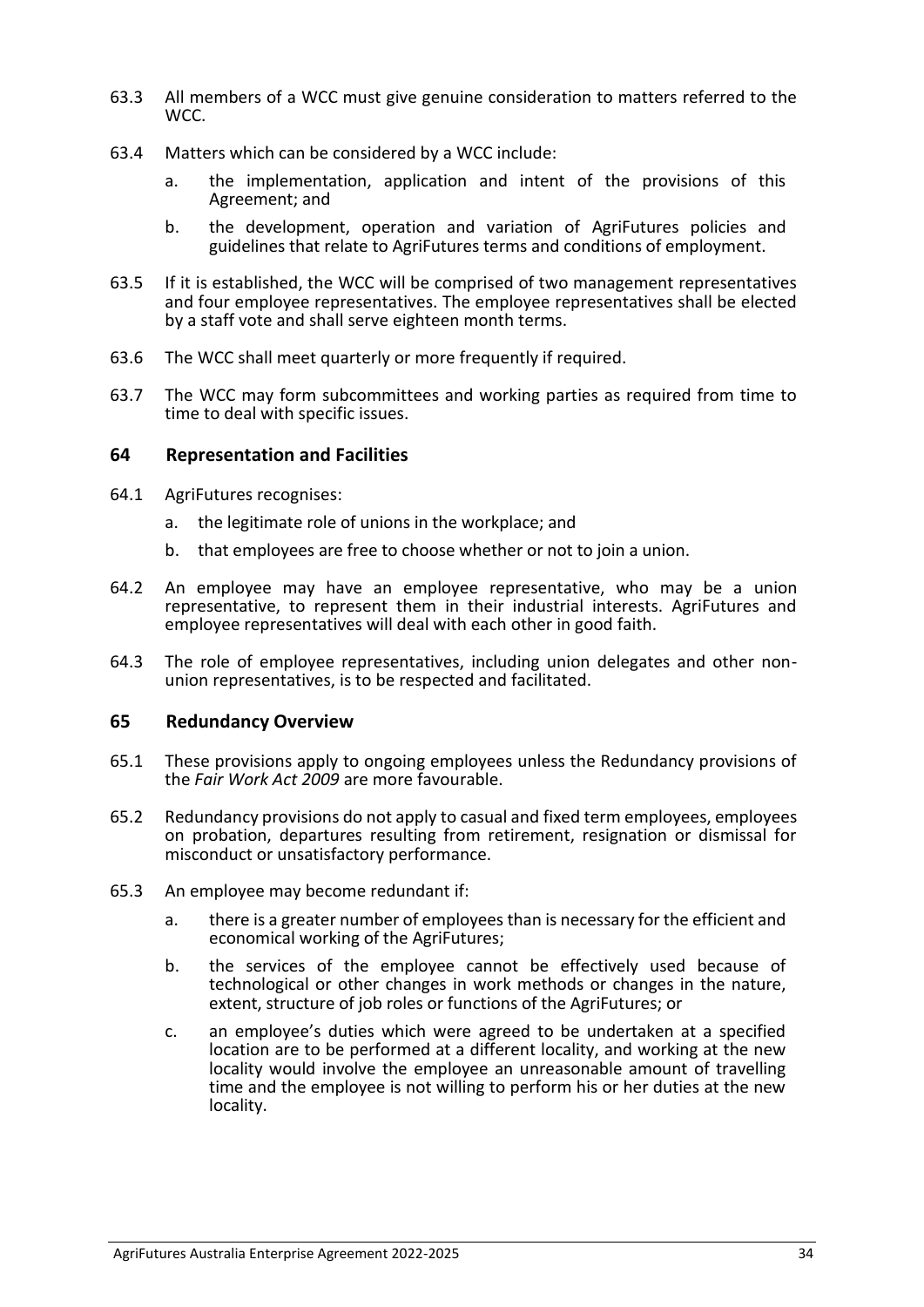#### **66 Notice**

- 66.1 Following the consultation process in this Agreement, AgriFutures will provide a written notice of termination to the employee (notice date).
- 66.2 AgriFutures will provide redundant employees with four weeks' notice of the impending redundancy termination date, or payment of four weeks' pay at the ordinary rate in lieu of notice. Alternatively, employment maybe terminated by part of the period of notice specified and part payment in lieu thereof.
- 66.3 If an employee is over 45 years old and has completed at least two years' continuous service, a further one week of notice or one week of pay in lieu of notice will apply.
- 66.4 An employee given notice of termination in circumstances of redundancy may terminate his or her employment during the period of notice. In this circumstance the employee would be entitled to receive the benefits and payments they would have received had they remained with AgriFutures until the expiry of the notice.
- 66.5 During the period of notice of termination given by AgriFutures, the employee is allowed up to one day's time off without loss of pay during each week of notice for the purpose of seeking other employment.

#### <span id="page-34-0"></span>**67 Redeployment**

67.1 Throughout the application of the following provisions, the Managing Director will take all reasonable steps, consistent with the efficient management of AgriFutures, to redeploy staff to other equivalent duties within AgriFutures.

#### <span id="page-34-1"></span>**68 Redundancy Payment**

- 68.1 An employee must have 12 months' continuous service with AgriFutures to qualify for a redundancy payment.
- 68.2 If an employee's employment is terminated on redundancy grounds, the employee will be entitled to either:
	- a. three weeks base salary for each completed year of service with AgriFutures (to a maximum 48 weeks' salary); or
	- b. payment in accordance with the relevant provisions of the *Fair Work Act 2009*; whichever is the greater.
- 68.3 Redundancy pay will be calculated on a pro rata basis where the employee has worked permanent part-time hours during the period of service with AgriFutures.
- 68.4 Absences from work which do not count as service will not count as service for severance pay purposes.

#### <span id="page-34-2"></span>**69 Termination of Employment – other than by Redundancy**

- 69.1 AgriFutures may terminate an employee's employment upon the provision of four weeks written notice of termination.
- 69.2 In addition to the notice specified in clause 69.1 above, employees over 45 years of age at the time of the giving of the notice with not less than two years' continuous service, are entitled to an additional week's notice.
- 69.3 AgriFutures may, at its discretion, elect to pay out the period of notice, or elect to make a partial payment in lieu of notice.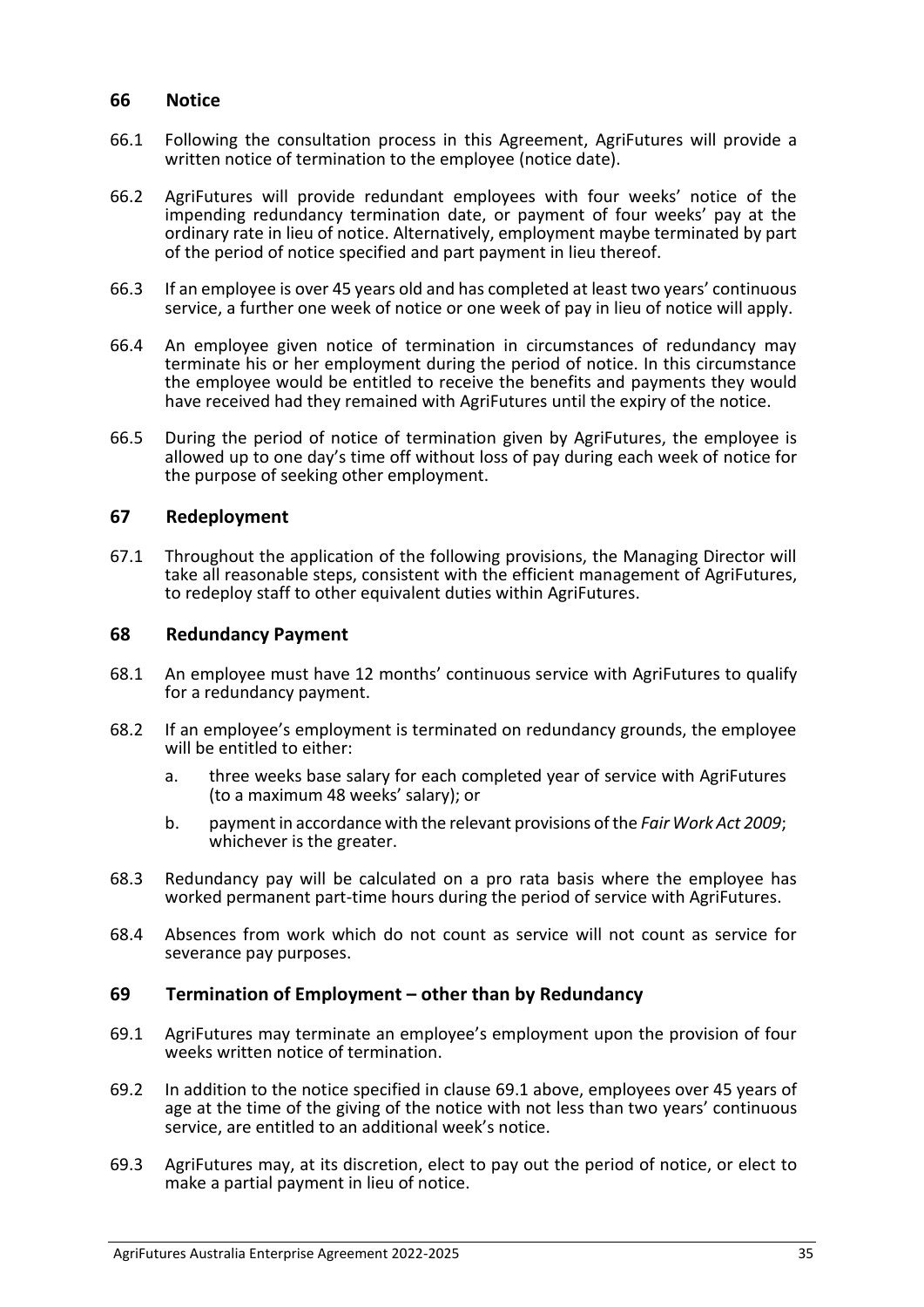- 69.4 Payments in lieu must equal or exceed the total of all amounts that, if the employee's employment had continued until the end of the required period of notice, the employer would have become liable to pay to the employee because of the employment continuing during that period. That total must be calculated on the basis of:
	- a. the employee's ordinary hours of work (even if not standard hours); and
	- b. the amounts ordinarily payable to the employee in respect of those hours, including (for example) allowances, loading and penalties; and
	- c. any other amounts payable under the employee's contract of employment.
- 69.5 Any equipment used in the performance of an employee's duties will be returned to AgriFutures prior to the termination date.

#### <span id="page-35-0"></span>**70 Resignation**

- 70.1 An employee must give at least four weeks written notice of resignation unless otherwise agreed in writing by the Managing Director.
- 70.2 In the event that an employee resigns without providing the required notice, AgriFutures will be entitled to withhold from payment of monies due to the employee on termination an amount equivalent to the amount the employee would have earned during the notice period that they failed to work.
- 70.3 In the event that an employee does not attend work for one week, without notice or reasonable explanation, the employee will be taken to have abandoned their employment. In the event of abandonment, Clause 70.2 will apply.

#### <span id="page-35-1"></span>**71 Summary Termination of Employment**

- 71.1 AgriFutures Australia may at any time immediately terminate the employment by giving written notice to the employee if the employee commits any act of serious misconduct including, but not limited to:
	- a. wilful or deliberate behaviour by an employee that is inconsistent with the continuation of the contract of employment;
	- b. conduct that causes serious and imminent risk to:
		- i. the health or safety of a person; or
		- ii. the reputation or viability of AgriFutures business.
	- c. the employee, in the course of the employee's employment, engaging in:
		- i. theft;
		- ii. fraud; or
		- iii. assault.
	- d. the employee being intoxicated at work if the employee's faculties are, by reason of the employee being under the influence of intoxicating liquor or a drug (except a drug administered by, or taken in accordance with the directions of a person lawfully authorised to administer the drug), so impaired that the employee is unfit to be entrusted with the employee's duties or with any duty that the employee may be called upon to perform. This clause may only be enforced if a prior warning has been given;
	- e. the employee refusing to carry out a lawful and reasonable instruction that is consistent with the employee's contract of employment;
	- f. the employee engages in serious or wilful misconduct;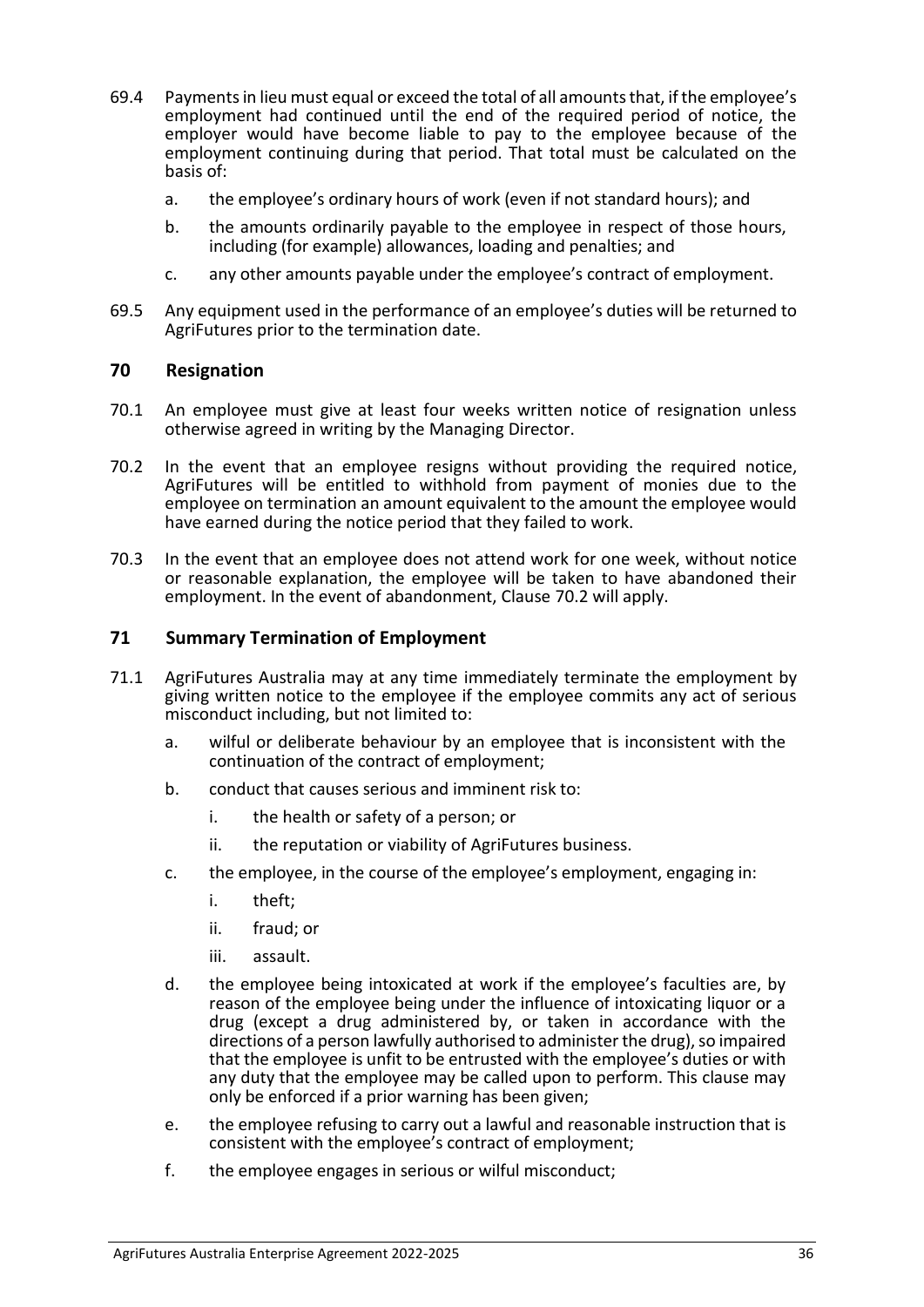- g. commits any act (whether in the course of the employment or not) which in the reasonable opinion of AgriFutures brings AgriFutures into disrepute;
- h. is convicted of any offence (whether committed in the course of the employment or not) and the employee is sentenced to a term of imprisonment.

#### <span id="page-36-0"></span>**72 Termination of Employment for Permanent Incapacity**

- 72.1 Where an employee is medically certified as being permanently incapacitated from performing the duties of their position with reasonable adjustments, or the duties of any other position within AgriFutures for which they are suitably skilled to perform, by physical or mental incapacity, AgriFutures may, at any time, by notice in writing, terminate the employment of the employee.
- 72.2 Where termination of an employee's employment occurs in these circumstances the employee will be entitled to four weeks' notice, or payment in lieu of that notice, or the entitlements in respect of notice of termination, or payment in lieu of notice, that are provided in the *Fair Work Act 2009*, whichever is the greater.

#### <span id="page-36-1"></span>**73 Suspension With or Without Pay**

- 73.1 AgriFutures may, during part or all of any period of notice of termination given by the employee or AgriFutures:
	- a. require the employee to either perform only such duties as AgriFutures Australia may determine or not to perform any duties at all; and/or
	- b. require the employee not to have any contact with any employees, clients or Business Partners of AgriFutures Australia other than normal social contact; and/or
	- c. exclude the employee from all or any part of AgriFutures Australia's premises.
- 73.2 An employee's remuneration will not be withheld or reduced as a result of the employee complying with the directions set out in clause 73.1.
- 73.3 During any period, which AgriFutures is investigating any disciplinary issue involving the employee, AgriFutures may, at its sole discretion suspend the employee. Such a suspension will be on full pay. An employee may be suspended without pay if the investigation concerns criminal activity by the employee and criminal charges are pending or have been laid against the employee. Any suspension without pay will be for a period of no longer than 30 days unless exceptional circumstances exist.

#### <span id="page-36-2"></span>**74 Dispute Resolution**

- 74.1 If a dispute relates to:
	- a. a matter arising under the agreement; or
	- b. the National Employment Standards;

this clause sets out procedures to settle the dispute.

- 74.2 AgriFutures and employees who are a party to the dispute may appoint a representative for the purposes of the procedures in this term.
- 74.3 In the first instance, the parties to the dispute must try to resolve the dispute at the workplace level, by discussions between the employee or employees and relevant supervisors and/or management.
- 74.4 If discussions at the workplace level do not resolve the dispute, a party to the dispute may refer the matter to Fair Work Commission.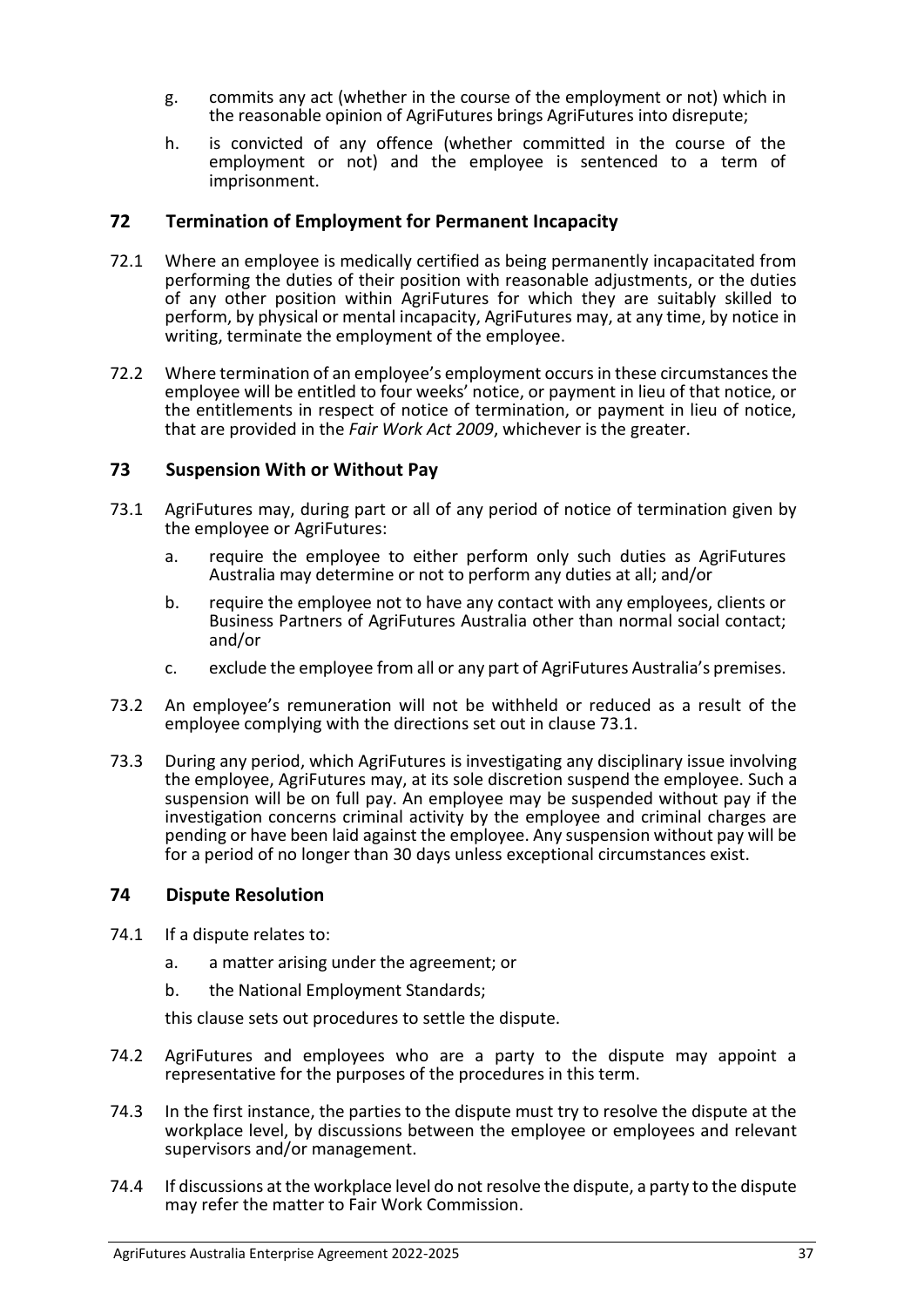- 74.5 Fair Work Commission may deal with the dispute in two stages:
	- a. The Fair Work Commission will first attempt to resolve the dispute as it considers appropriate, including by mediation, conciliation, expressing an opinion or making a recommendation; and
	- b. If the Fair Work Commission is unable to resolve the dispute at the first stage, Fair Work Commission may then:
		- i. arbitrate the dispute; and
		- ii. make a determination that is binding on the parties.
- 74.6 If Fair Work Commission arbitrates the dispute, it may also use the powers that are available to it under the *Fair Work Act 2009*. A decision that the Fair Work Commission makes when arbitrating a dispute is a decision for the purpose of Division 3 of Part 5.1 of the Act. Therefore, an appeal may be made against the decision.
- 74.7 While the parties are trying to resolve the dispute using the procedures in this term:
	- a. an employee must continue to perform his or her work as he or she would normally unless he or she has a reasonable concern about an imminent risk to his or her health or safety; and
	- b. an employee must comply with a direction given by the employer to perform other available work at the same workplace, or at another workplace, unless:
		- i. the work is not safe; or
		- ii. applicable occupational health and safety legislation would not permit the work to be performed; or
		- iii. the work is not appropriate for the employee to perform; or
		- iv. there are other reasonable grounds for the employee to refuse to comply with the direction.
- 74.8 The parties to the dispute agree to be bound by a decision made by Fair Work Commission in accordance with this term.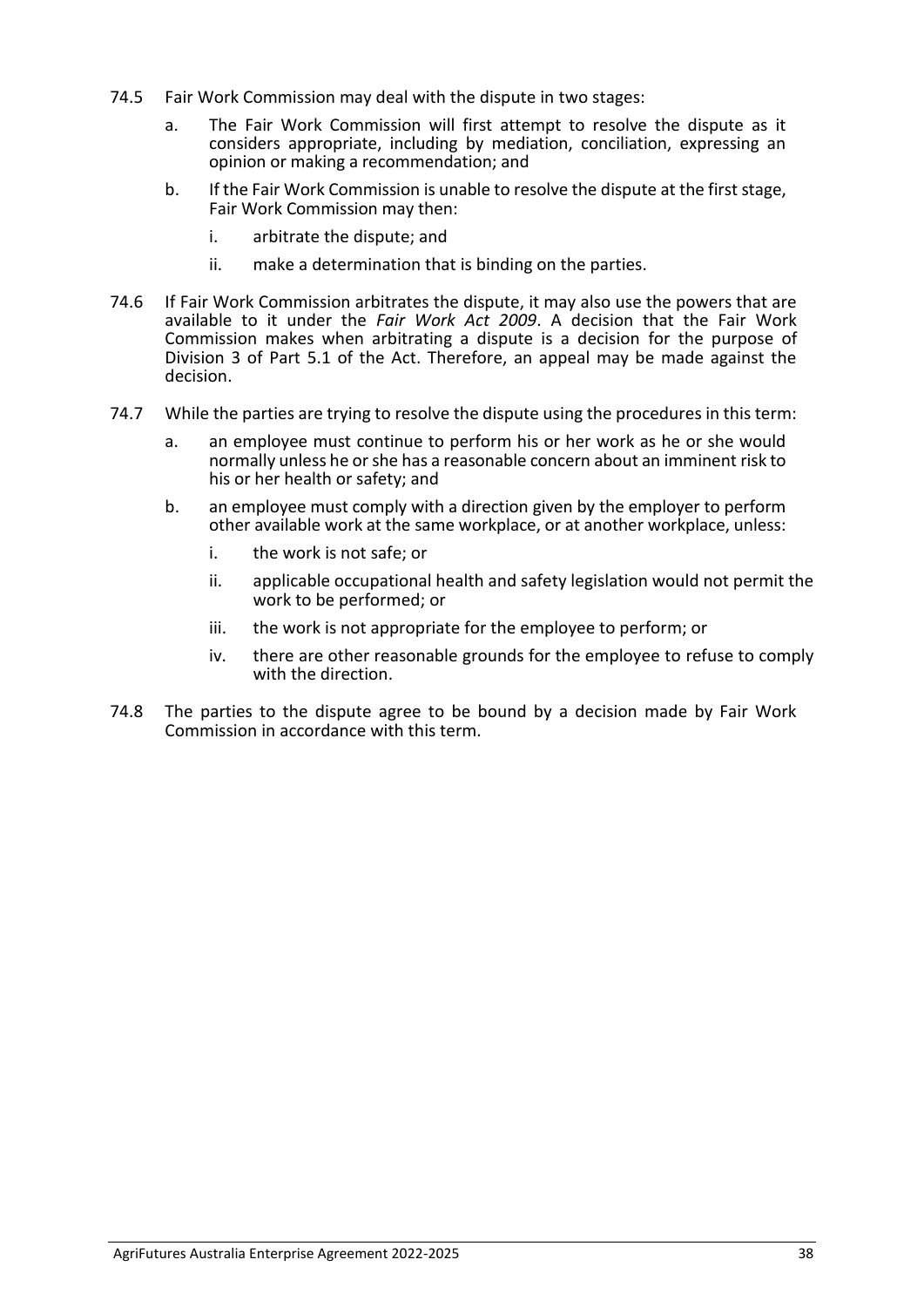#### **Formal Acceptance of the Agreement**

#### **Signatories**

Employer Signed:

Ma Hennen

Name: John Harvey Position: Managing Director Address: AgriFutures Australia Building 007, Tooma Way Charles Sturt University Wagga Wagga NSW 2650

Date: 23 December 2021

Witnessed by (signature):

Witness name in full (printed): Annette Figgis Witness address: AgriFutures Australia

Triggis Building 007, Tooma Way

Charles Sturt University Wagga Wagga NSW 2650

Employee Representative:

Signed:

Name: Nicole Legovich Position: Senior Manager, Corporate Information Systems and Business Improvements Address: AgriFutures Australia Building 007, Tooma Way Charles Sturt University Wagga Wagga NSW 2650

Date: 23 December 2021

Witnessed by (signature):

Triggis

Witness name in full (printed): Annette Figgis Witness address: AgriFutures Australia

Building 007, Tooma Way Charles Sturt University Wagga Wagga NSW 2650